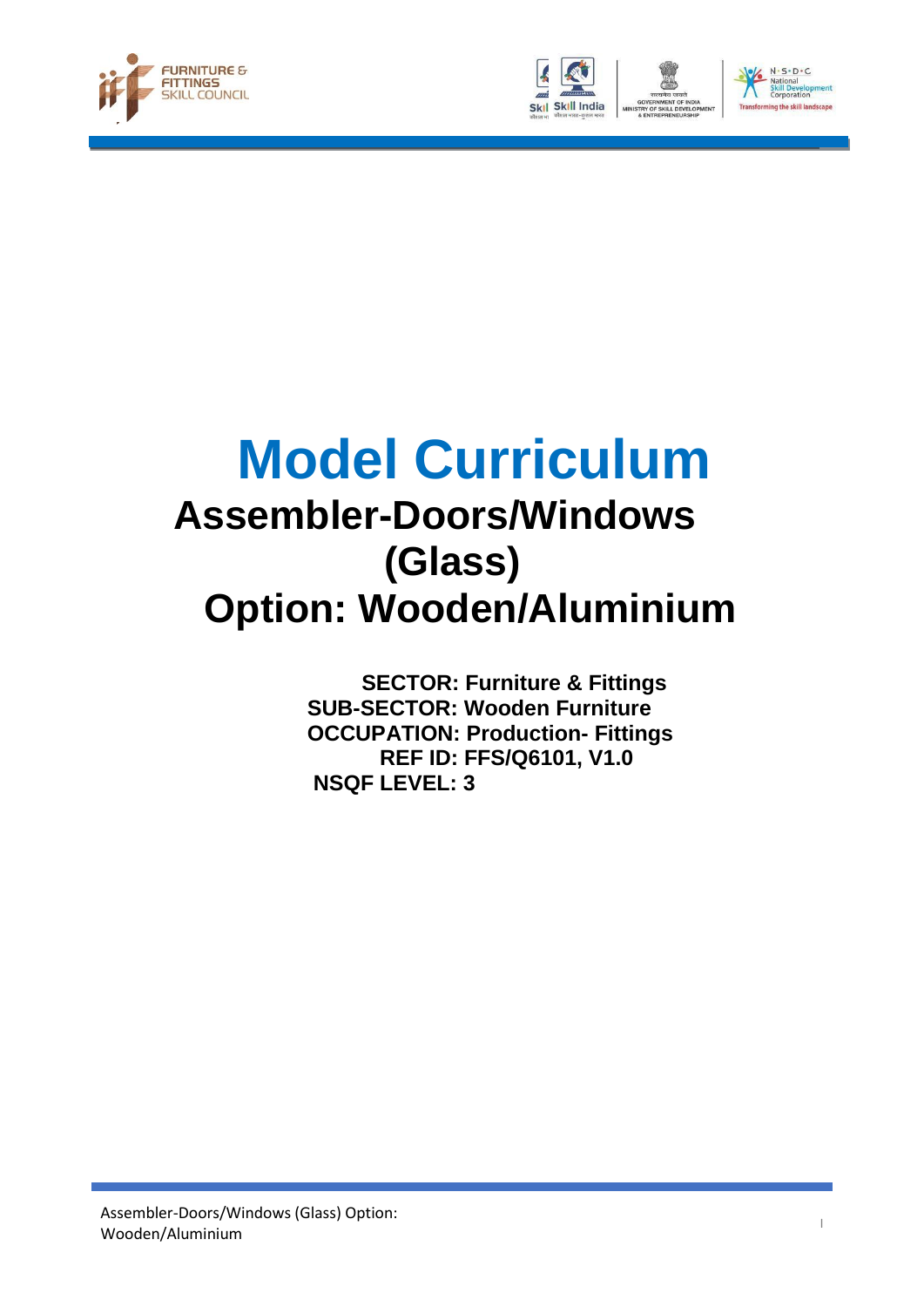











# Certificate

# CURRICULUM COMPLIANCE TO<br>QUALIFICATION PACK – NATIONAL OCCUPATIONAL<br>STANDARDS

is hereby issued by the

FURNITURE & FITTINGS SKILLS COUNCIL

for

#### **MODEL CURRICULUM**

Complying to National Occupational Standards of Job Role/ Qualification Pack: 'Assembler- Doors/Windows- Glass' QP No. 'FFS/Q6101 NSQF Level 3'

Date of Issuance: February 15<sup>th</sup>, 2018

Valid up to\*: February 14<sup>th</sup>, 2019 \*Valid up to the next review date of the Qualification Pack

Authorized Signatory<br>(Furniture & Fittings Skill Council)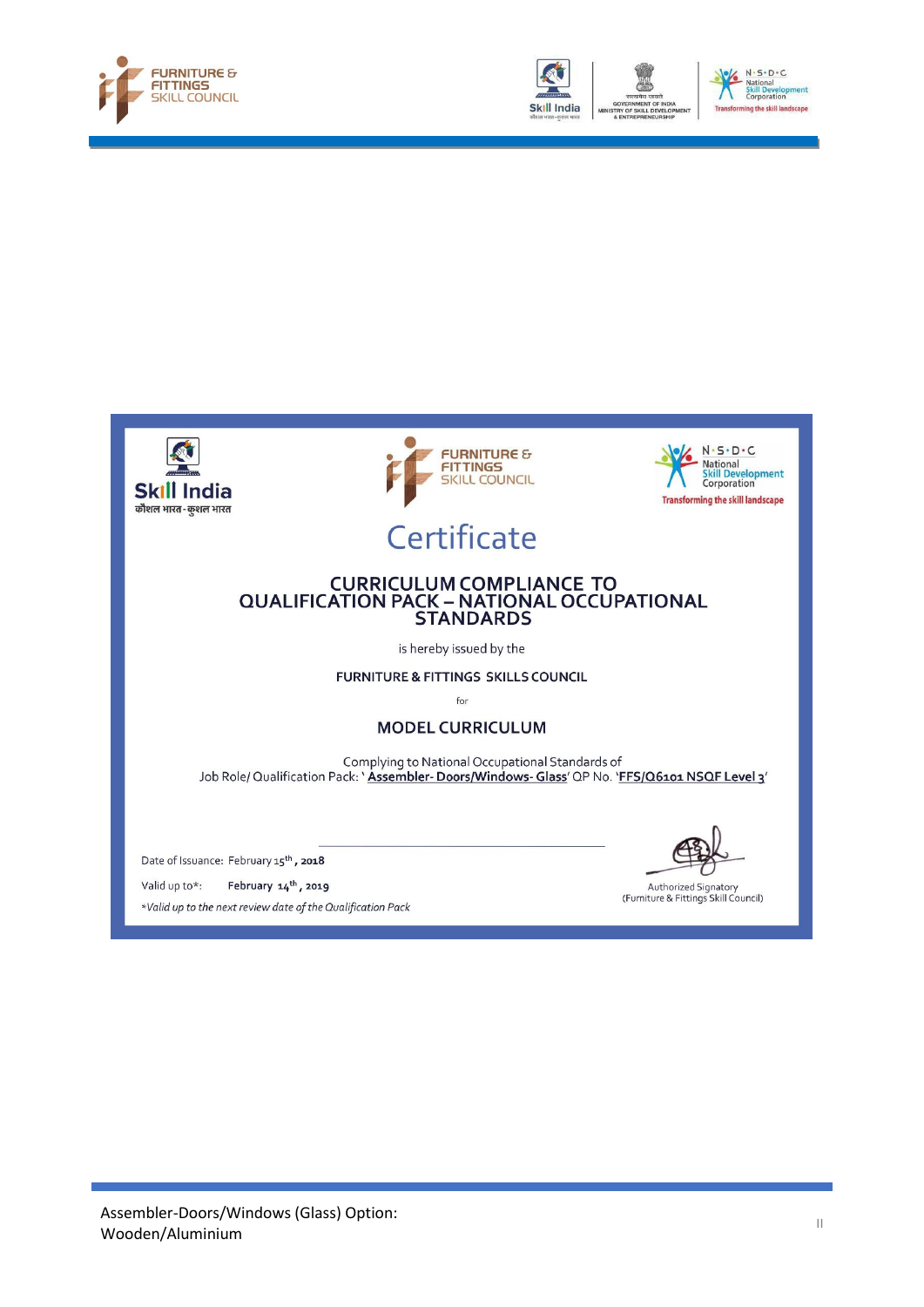



## **TABLE OF CONTENTS**

| 1. Curriculum                    |    |
|----------------------------------|----|
| 2. Trainer Prerequisites         | 10 |
| 3. Annexure: Assessment Criteria | 11 |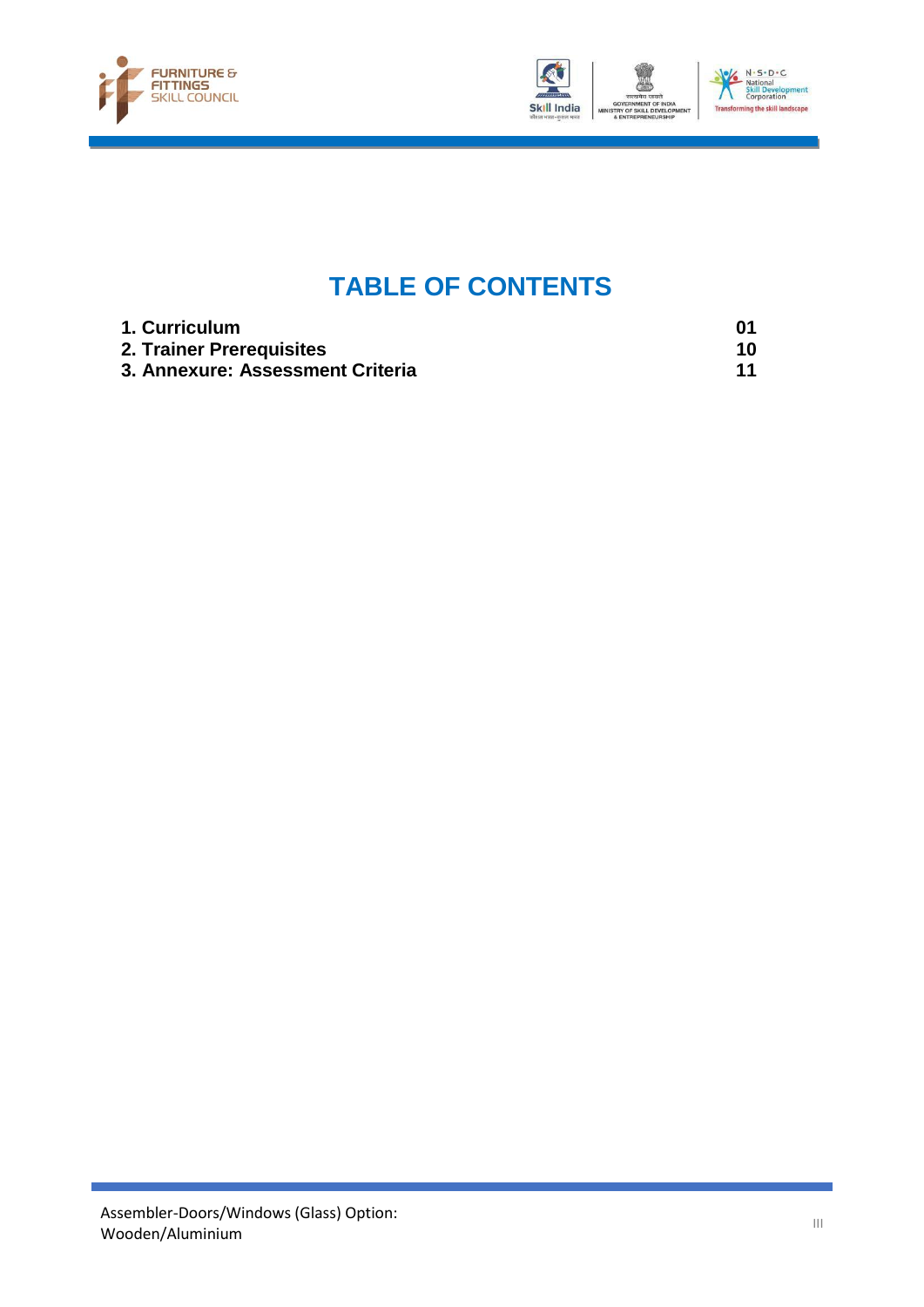



# <span id="page-3-0"></span>**Assembler-Doors/Windows (Glass) Option: Wooden/ Aluminium**

## **CURRICULUM / SYLLABUS**

This program is aimed at training candidates for the job of an "Assembler-Doors/Windows (Glass), Option: Wooden/ Aluminium", in the "Furniture & Fittings" Sector/Industry and aims at building the following key competencies amongst the learner.

| <b>Program Name</b>                                 | <b>Assembler-Doors/Window (Glass)</b>                                                                                                                                        |                                                                                                                                                                                                                                                                                                                                                                                                                                                                                                                                                                                                                                                                                                                                                                                                                                                                                                                                                                                                                                                                                                                                                                  |            |
|-----------------------------------------------------|------------------------------------------------------------------------------------------------------------------------------------------------------------------------------|------------------------------------------------------------------------------------------------------------------------------------------------------------------------------------------------------------------------------------------------------------------------------------------------------------------------------------------------------------------------------------------------------------------------------------------------------------------------------------------------------------------------------------------------------------------------------------------------------------------------------------------------------------------------------------------------------------------------------------------------------------------------------------------------------------------------------------------------------------------------------------------------------------------------------------------------------------------------------------------------------------------------------------------------------------------------------------------------------------------------------------------------------------------|------------|
| <b>Qualification Pack</b><br>Name & Reference<br>ID | FFS/Q6101, Version 1.0                                                                                                                                                       |                                                                                                                                                                                                                                                                                                                                                                                                                                                                                                                                                                                                                                                                                                                                                                                                                                                                                                                                                                                                                                                                                                                                                                  |            |
| <b>Version No.</b>                                  | 1.0                                                                                                                                                                          | <b>Version Update Date</b>                                                                                                                                                                                                                                                                                                                                                                                                                                                                                                                                                                                                                                                                                                                                                                                                                                                                                                                                                                                                                                                                                                                                       | 12-07-2017 |
| <b>Pre-requisites to</b>                            | Class V, preferable                                                                                                                                                          |                                                                                                                                                                                                                                                                                                                                                                                                                                                                                                                                                                                                                                                                                                                                                                                                                                                                                                                                                                                                                                                                                                                                                                  |            |
| <b>Training</b>                                     | 0 -1 years of experience                                                                                                                                                     |                                                                                                                                                                                                                                                                                                                                                                                                                                                                                                                                                                                                                                                                                                                                                                                                                                                                                                                                                                                                                                                                                                                                                                  |            |
| <b>Training Outcomes</b>                            | $\bullet$<br>industry<br>$\bullet$<br>$\bullet$<br>the work<br>$\bullet$<br>glass door, windows<br>$\bullet$<br>fittings and fixture.<br>$\bullet$<br>$\bullet$<br>$\bullet$ | After completing this programme, participants will be able to:<br>Perform the job role of assembler: Assist activities involved in the<br>job role, understand importance and prospects of the assembler in the<br>Identify and use basic tools, equipment and materials: Effectively<br>identify, select and use the specified tools, fittings/ fixtures<br>Do preparatory work and on site assessment before work<br>initiation: Assess the preparatory work and site assessment before<br>Assist in installing glass door, windows: Assist in installation of<br>Assist in installation of wooden/aluminium doors and windows<br>with fittings and fixtures: Work with the lead technician for<br>installation of doors and windows (wooden/ aluminium/ uPVC) with<br>Maintain the work area, tools and equipment: Appropriate method<br>of handling tools, equipment and organizing the work area<br>Become well aware about environment health & safety: Well<br>versed with health and safety measures in terms safety<br>Effectively do the work at work place: Work effectively with<br>stakeholder, adhere to the organizational rules and regulations. |            |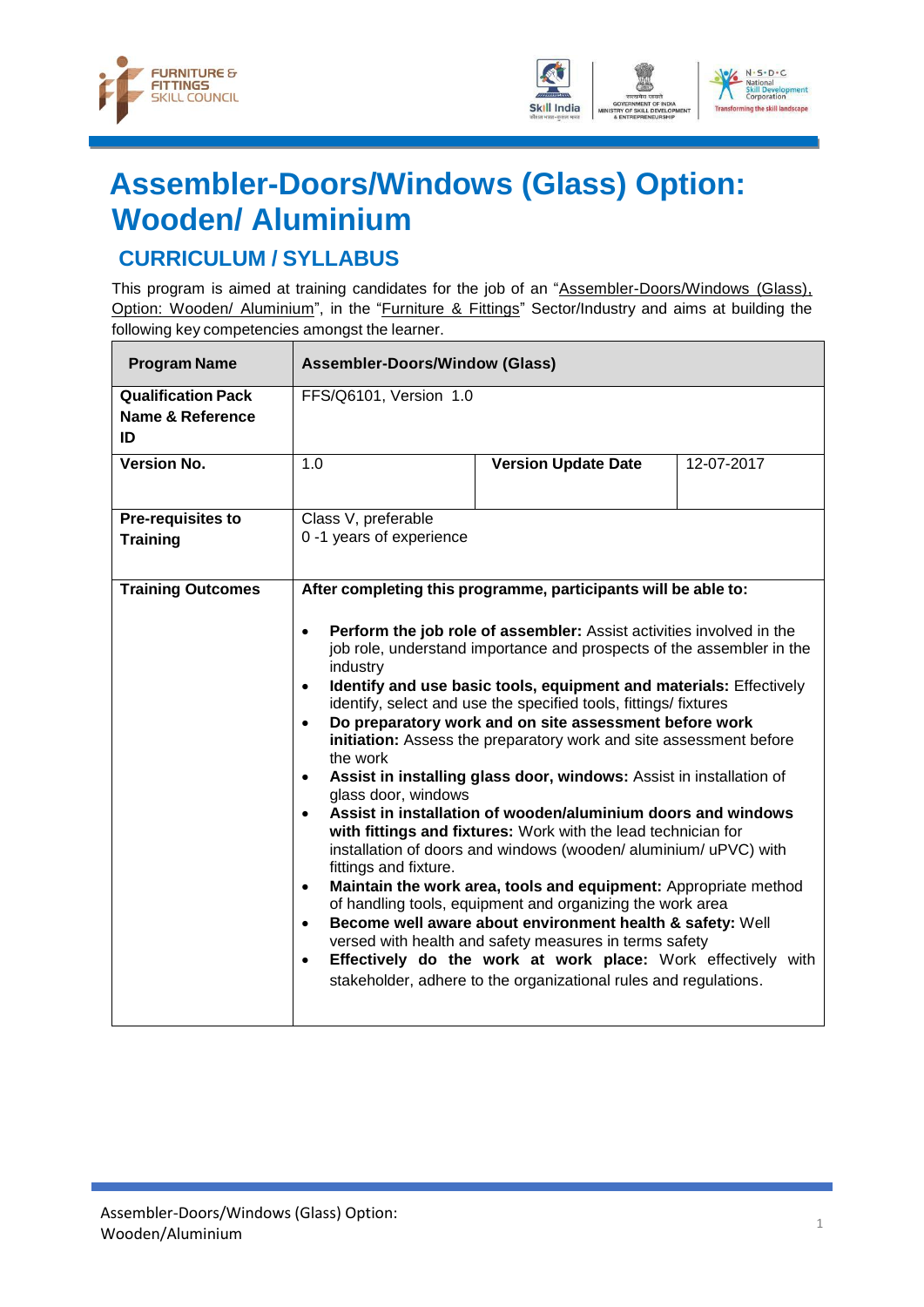



This course encompasses 4 out of 4 Compulsory National Occupational Standards (NOS), 1 out of 1 Optional NOS, of " Assembler-Doors/Windows (Glass) Option: Wooden/ Aluminium" Qualification Pack issued by "Furniture & Fittings Skill Council".

#### COMPULSORY NOS:

| Sr.<br>No.     | <b>Module</b>                                                                                                                                                                                                                                             | <b>Key Learning Outcomes</b>                                                                                                                                                                                                                                                                                     | Equipm<br>ent<br><b>Require</b> |
|----------------|-----------------------------------------------------------------------------------------------------------------------------------------------------------------------------------------------------------------------------------------------------------|------------------------------------------------------------------------------------------------------------------------------------------------------------------------------------------------------------------------------------------------------------------------------------------------------------------|---------------------------------|
| 1              | <b>Introduction</b><br><b>Theory Duration</b><br>(hh:mm)<br>08:00<br><b>Practical</b><br><b>Duration</b><br>(hh:mm)<br>00:00<br><b>Corresponding</b><br><b>NOS Code</b><br><b>Bridge Module</b>                                                           | Maintain general discipline in the classroom<br>Define the responsibilities of an Assembler-<br>$\bullet$<br>Doors/ Window (Glass) Option:<br>Wooden/Aluminium and its job opportunities<br>Interpret the scope of furniture & fittings<br>$\bullet$<br>industry<br>Impart basic skills of communication         |                                 |
| $\overline{2}$ | <b>Understanding</b><br>the<br>organizational<br>context/<br>company/<br>employer<br><b>Theory Duration</b><br>(hh:mm)<br>08:00<br><b>Practical</b><br><b>Duration</b><br>(hh:mm)<br>00:00<br><b>Corresponding</b><br><b>NOS Code</b><br><b>FFS/N6101</b> | Acquire knowledge to understand the codes,<br>$\bullet$<br>standards, policies, manuals, rules and<br>regulation of the organization<br>Contact the concerned persons in case of<br>$\bullet$<br>queries on procedures/products/ any problem<br>Explain the escalation procedure in<br>$\bullet$<br>organisation |                                 |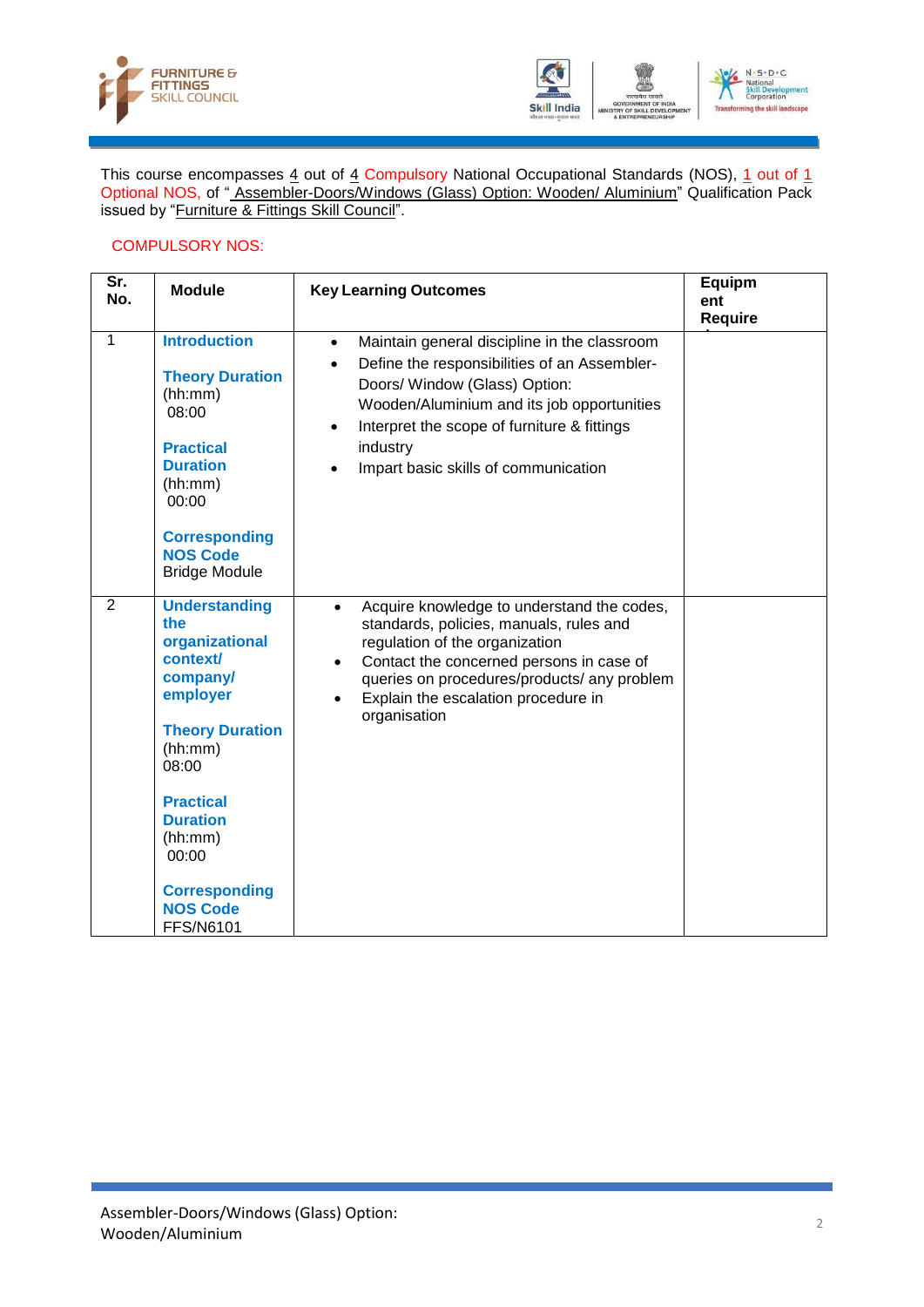





| 3 | <b>Maintenance of</b><br>work area, tools<br>and machines<br><b>Theory Duration</b><br>(hh:mm)<br>04:00<br><b>Practical</b><br><b>Duration</b><br>(hh:mm)<br>08:00<br><b>Corresponding</b><br><b>NOS Code</b><br><b>FFS/N8501</b> | Handle material, machinery, equipment and<br>$\bullet$<br>tools with safety<br>Optimally use materials to minimize<br>$\bullet$<br>wastage<br>Prepare and organize work area<br>$\bullet$<br>Maintain a clean and hazard free working<br>$\bullet$<br>area<br>Deal with work interruptions<br>$\bullet$<br>Ensure safe and correct handling of<br>$\bullet$<br>materials, equipment and tools<br>Keep tools, equipment and consumables<br>$\bullet$<br>safely after use<br>Work in a comfortable position with the<br>$\bullet$<br>correct posture<br>Select the cleaning equipment and methods<br>$\bullet$<br>appropriately for the work to be carried out<br>Disposal of waste safely in the designated<br>$\bullet$<br>location<br>Store the cleaning equipment safely after<br>$\bullet$<br>use<br>Maintain appropriate environment to protect<br>$\bullet$<br>stock from pilfering, theft, damage and<br>deterioration                                                                                                                                                                                                                                                                                                                              | Tools:-<br>Hand<br>Allen<br>key<br>set,<br>screw driver set<br><b>Measurement</b><br>tools:-<br>Measurement<br>tape, steel rule,<br><b>Marking</b><br>tools:-<br>Pencil,<br>marking<br>knife,<br>marking<br>thread<br><b>Striking</b><br>tools:-<br>Cross<br>peen<br>hammer, mallet<br><b>Testing</b><br>tools:-<br>Try square, mitre<br>square,<br>sprit<br>Level,<br><b>Holding tools:- G</b><br>clamp<br><b>Power tools:-</b><br>Tile cutter, drill<br>machine,<br>diamond blade |
|---|-----------------------------------------------------------------------------------------------------------------------------------------------------------------------------------------------------------------------------------|-----------------------------------------------------------------------------------------------------------------------------------------------------------------------------------------------------------------------------------------------------------------------------------------------------------------------------------------------------------------------------------------------------------------------------------------------------------------------------------------------------------------------------------------------------------------------------------------------------------------------------------------------------------------------------------------------------------------------------------------------------------------------------------------------------------------------------------------------------------------------------------------------------------------------------------------------------------------------------------------------------------------------------------------------------------------------------------------------------------------------------------------------------------------------------------------------------------------------------------------------------------|-------------------------------------------------------------------------------------------------------------------------------------------------------------------------------------------------------------------------------------------------------------------------------------------------------------------------------------------------------------------------------------------------------------------------------------------------------------------------------------|
| 4 | <b>Ensuring health</b><br>and safety at<br>workplace<br><b>Theory Duration</b><br>(hh:mm)<br>04:00<br><b>Practical</b><br><b>Duration</b><br>(hh:mm)<br>04:00<br><b>Corresponding</b><br><b>NOS Code</b><br><b>FFS/N8601</b>      | Work safely by complying relevant guidelines<br>$\bullet$<br>Assess the worksite for any possible health<br>$\bullet$<br>and safety hazards<br>Follow instructions of manufacturer related to<br>$\bullet$<br>safe use of materials specifically chemicals<br>and power equipment<br>Ensure safe handling and disposal of waste<br>$\bullet$<br>and debris<br>Identify and report of any hazards and<br>$\bullet$<br>potential risks/ threats to supervisors or other<br>authorized personnel<br>Undertake first aid activities in case of any<br>accident<br>Demonstrate use of appropriate personal<br>protective equipment compatible to the work<br>and compliant to relevant occupational health<br>and safety guidelines<br>Maintain correct body posture while working<br>$\bullet$<br>for long hours and carrying heavy materials<br>Know the processes involved while lifting,<br>carrying or moving heavy wooden furniture<br>and accessories from one place to another<br>using appropriate safe working practices<br>Handle all required tools, machines,<br>$\bullet$<br>materials and equipment safely<br>Adhere to relevant occupational safety<br>$\bullet$<br>procedures while handling sharp tools, glass,<br>heavy wood, and chemicals | Masks, safety<br>glasses, ear<br>muffs, safety<br>footwear, gloves,<br>aprons etc.<br>First aid,<br>different types of<br>fire extinguisher                                                                                                                                                                                                                                                                                                                                         |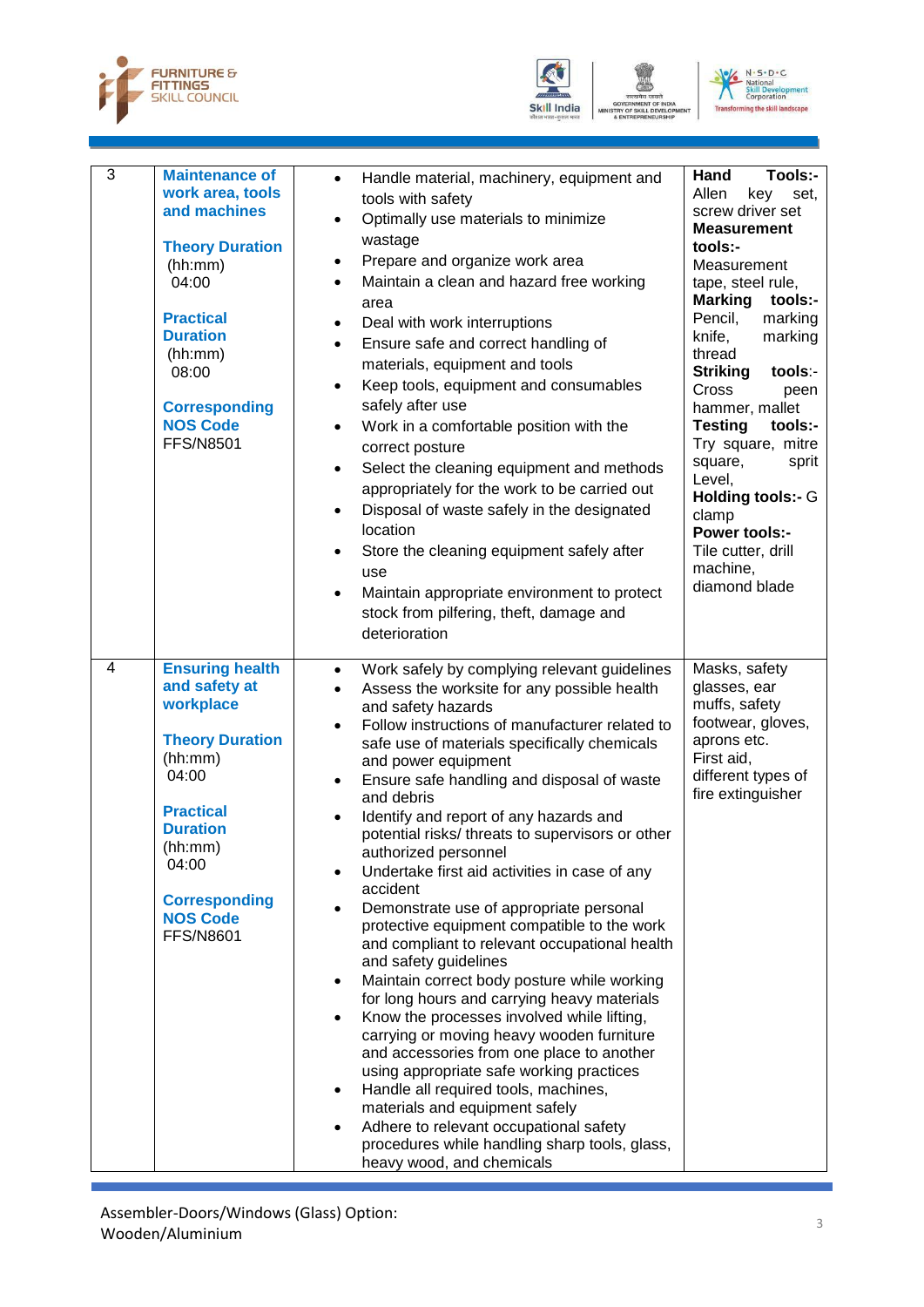





|                |                                                                                                                                                                                                            | Apply good housekeeping practices by<br>$\bullet$<br>keeping the work area tidy<br>Report any accident duly to the authorized<br>$\bullet$<br>person                                                                                                                                                                                                                                                                                                                                                                                                                                                                                                                                                                                                                                                                                                                                                                                                                                  |                                                                                                                                      |
|----------------|------------------------------------------------------------------------------------------------------------------------------------------------------------------------------------------------------------|---------------------------------------------------------------------------------------------------------------------------------------------------------------------------------------------------------------------------------------------------------------------------------------------------------------------------------------------------------------------------------------------------------------------------------------------------------------------------------------------------------------------------------------------------------------------------------------------------------------------------------------------------------------------------------------------------------------------------------------------------------------------------------------------------------------------------------------------------------------------------------------------------------------------------------------------------------------------------------------|--------------------------------------------------------------------------------------------------------------------------------------|
| 5              | <b>Dealing with</b><br>emergencies<br><b>Theory Duration</b><br>(hh:mm)<br>04:00<br><b>Practical</b><br><b>Duration</b><br>(hh:mm)<br>04:00<br><b>Corresponding</b><br><b>NOS Code</b><br><b>FFS/N8601</b> | Follow appropriate procedures in case of fire<br>$\bullet$<br>Follow the electrical safety measures while<br>$\bullet$<br>working with electrical power tools and<br>equipment<br>Follow the evacuation procedures in the<br>$\bullet$<br>event of an emergency or an accident, fire or<br>a natural calamity<br>Check and ensure general health and safety<br>$\bullet$<br>equipment are available at site<br>Describe the use of general health and safety<br>$\bullet$<br>equipment<br>Comply with the restrictions imposed on<br>harmful chemicals during working hours<br>Know the correct rescue techniques during a<br>$\bullet$<br>fire hazard<br>Demonstrate good housekeeping to prevent<br>$\bullet$<br>accidents<br>Demonstrate the correct use of a fire<br>$\bullet$<br>extinguisher<br>Respond promptly and appropriately to an<br>$\bullet$<br>accident situation or medical emergency<br>Know the methods of accident prevention in<br>$\bullet$<br>the working area | Masks, safety<br>glasses, ear<br>muffs, safety<br>footwear, gloves,<br>aprons, first aid,<br>different types of<br>fire extinguisher |
| 6              | <b>Interaction with</b><br>seniors<br><b>Theory Duration</b><br>(hh:mm)<br>04:00<br><b>Practical</b><br><b>Duration</b><br>(hh:mm)<br>04:00<br><b>Corresponding</b><br><b>NOS Code</b><br><b>FFS/N8801</b> | Seek and obtain clarifications on policies<br>$\bullet$<br>from the supervisor or other authorized<br>personnel<br>Identify and report any deviations to the<br>$\bullet$<br>appropriate authority<br>Address the problems effectively and report if<br>٠<br>required to immediate supervisor<br>Seek instructions from supervisor and<br>respond effectively<br>Follow the escalation matrix in case of any<br>grievance                                                                                                                                                                                                                                                                                                                                                                                                                                                                                                                                                             |                                                                                                                                      |
| $\overline{7}$ | <b>Work effectively</b><br><b>Theory Duration</b><br>(hh:mm)<br>04:00<br><b>Practical</b><br><b>Duration</b><br>(hh:mm)<br>04:00                                                                           | Coordinate and cooperate with colleagues to<br>$\bullet$<br>achieve work objectives<br>Display courteous behaviour<br>$\bullet$<br>Respond politely to customer queries and<br>$\bullet$<br>team members<br>Follow strict dress code at work place<br>٠<br>Keep work area in a tidy and organized<br>$\bullet$<br>manner<br>Adhere to the timelines and quality standards<br>$\bullet$<br>Follow organizational policies and<br>$\bullet$<br>procedures                                                                                                                                                                                                                                                                                                                                                                                                                                                                                                                               |                                                                                                                                      |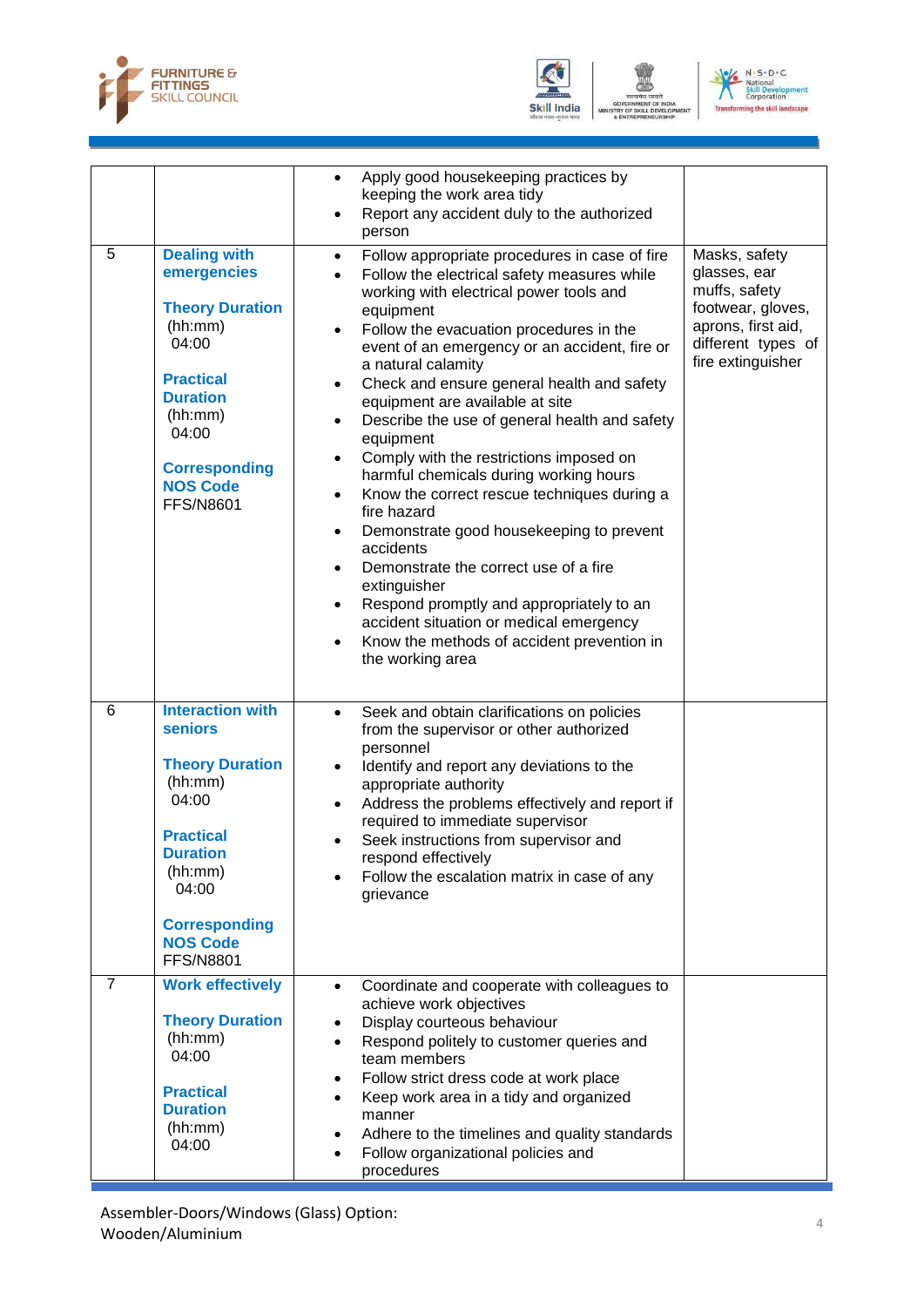





|   | <b>Corresponding</b><br><b>NOS Code</b><br><b>FFS/N8801</b>                                                                                                                                                                                               | Share information with team wherever and<br>whenever required to enhance quality and<br>productivity at work place<br>Work together with co-workers in a<br>$\bullet$<br>synchronized manner<br>Communicate with others clearly, at a pace<br>$\bullet$<br>and in a manner that helps them to<br>understand<br>Show respect to others and their work<br>Display active listening skills while interacting<br>$\bullet$<br>with others at work                                                                                                                                                                                                                                                                                                                                                                                                                                                                                                                                                                                                                                          |                                                                                                                                                                                                                                                |
|---|-----------------------------------------------------------------------------------------------------------------------------------------------------------------------------------------------------------------------------------------------------------|----------------------------------------------------------------------------------------------------------------------------------------------------------------------------------------------------------------------------------------------------------------------------------------------------------------------------------------------------------------------------------------------------------------------------------------------------------------------------------------------------------------------------------------------------------------------------------------------------------------------------------------------------------------------------------------------------------------------------------------------------------------------------------------------------------------------------------------------------------------------------------------------------------------------------------------------------------------------------------------------------------------------------------------------------------------------------------------|------------------------------------------------------------------------------------------------------------------------------------------------------------------------------------------------------------------------------------------------|
| 8 | <b>Preparatory</b><br>work and on site<br>assessment<br>before work<br>initiation<br><b>Theory Duration</b><br>(hh:mm)<br>08:00<br><b>Practical</b><br><b>Duration</b><br>(hh:mm)<br>56:00<br><b>Corresponding</b><br><b>NOS Code</b><br><b>FFS/N6101</b> | Gather and organize required tools and<br>$\bullet$<br>equipment's, hardware fittings for assembling<br>and installation of fitting<br>Unpack the material /parts as per instructions<br>$\bullet$<br>of lead<br>Assist in checking quality of material arrived<br>at work site as per specification<br>Assist in carrying out a risk assessment for<br>the installation process and accordingly<br>advise the client of the hazards associated<br>with the work<br>Support in checking for any apparent defects<br>and deficiencies around the structural<br>opening<br>Inform client for repair before the new<br>$\bullet$<br>windows/doors being installed<br>Check for presence of any electrical or<br>$\bullet$<br>specialist items such as television aerials and<br>telephone wires in the aperture<br>Clean the work area to ensure hazard free<br>work<br>Assist in requisite documentation as per<br>organization protocol<br>Ensure that the floor guard/ other floor safety<br>$\bullet$<br>material is spread on the floor to prevent<br>damage to the floor/individual | 1XBlackboard,<br>chalk 2 packet,<br>duster 1 pc                                                                                                                                                                                                |
| 9 | <b>Assist in</b><br>installing glass<br>doors, windows<br><b>Theory Duration</b><br>(hh:mm)<br>08:00<br><b>Practical</b><br><b>Duration</b><br>(hh:mm)<br>56:00<br><b>Corresponding</b><br><b>NOS Code</b><br><b>FFS/N6101</b>                            | Assist in removal of old windows and door<br>$\bullet$<br>along with other removable architectural<br>fittings with hand and power tools for repairing<br>or installing new pieces<br>Assist in checking trueness of structure using<br>$\bullet$<br>level and plumb bob tools<br>Measure materials using appropriate tools<br>$\bullet$<br>and equipment<br>Assist in cutting, grinding or polishing glass,<br>$\bullet$<br>smoothening surfaces with materials or tools<br>as needed in accordance to design and client<br>requirement<br>Place toughened/glazed/plain glass in<br>$\bullet$<br>windows, doors and entrances at the marked<br>location or as per fittings placement<br>Assist in identifying and applying materials<br>and sealant to fill gaps in surfaces and trim                                                                                                                                                                                                                                                                                                 | Hinges, fittings<br>like floor springs,<br>floor pivots,<br>overhead closers,<br>channels and<br>fixings, handles,<br>latch/bolts, door<br>stopper,<br>overhead door<br>closer, butt<br>hinges, Aldrop,<br>tower bolts, floor<br>springs, tape |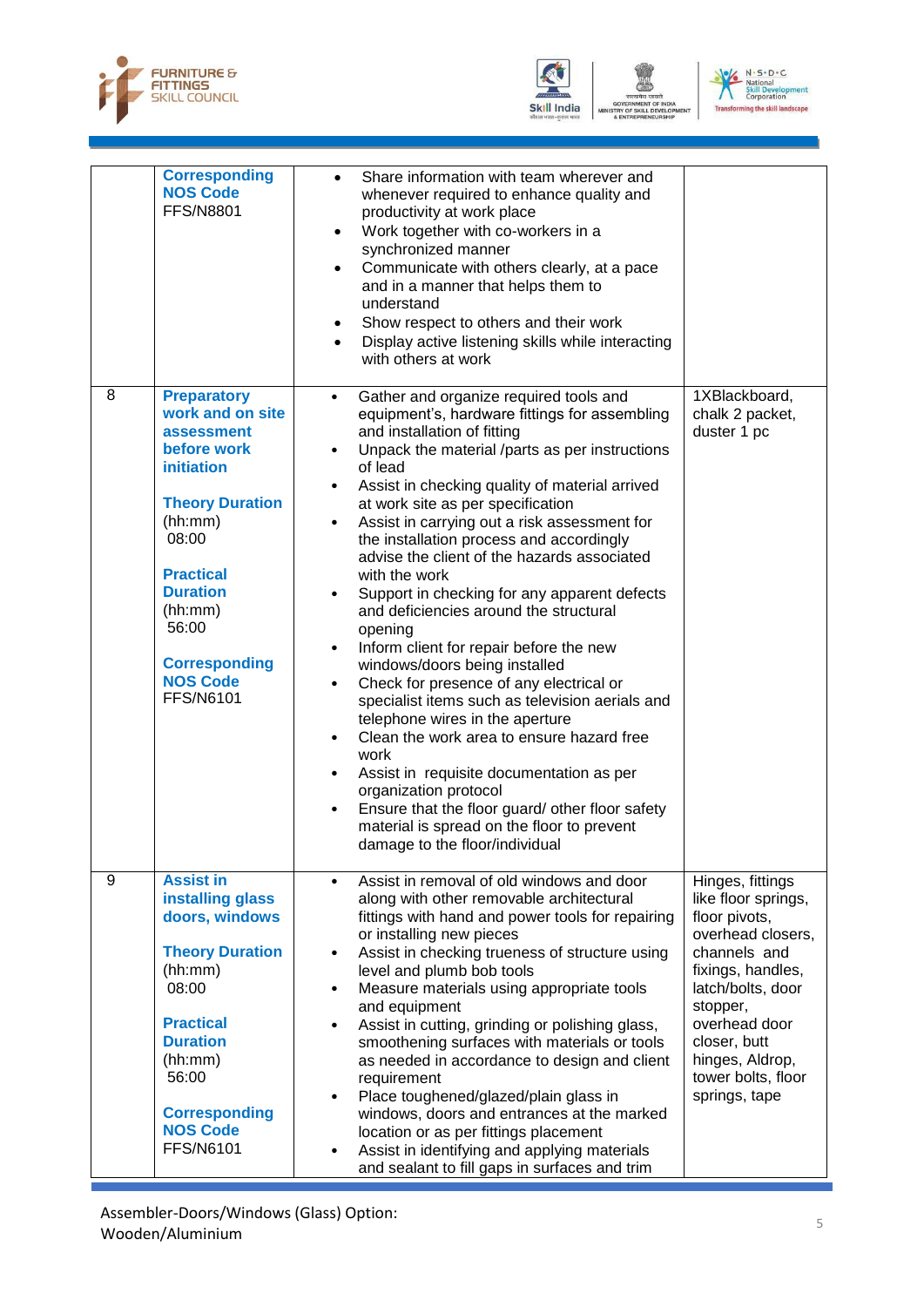





|    |                                                                                                                                                                                                                                        | excess materials in installation and<br>smoothening of surfaces as per quality<br>standards<br>Check for functioning , alignment and rectify<br>$\bullet$<br>any error found<br>Put markings of placement positions and<br>$\bullet$<br>access the fastener system to fasten the<br>hardware accessories or fittings as per<br>worksite requirements                                                                                                                                                                                                                                                                                                                                                                                                                                                                                                                                                                                                                                                                                                                                                                                                                               |
|----|----------------------------------------------------------------------------------------------------------------------------------------------------------------------------------------------------------------------------------------|------------------------------------------------------------------------------------------------------------------------------------------------------------------------------------------------------------------------------------------------------------------------------------------------------------------------------------------------------------------------------------------------------------------------------------------------------------------------------------------------------------------------------------------------------------------------------------------------------------------------------------------------------------------------------------------------------------------------------------------------------------------------------------------------------------------------------------------------------------------------------------------------------------------------------------------------------------------------------------------------------------------------------------------------------------------------------------------------------------------------------------------------------------------------------------|
| 10 | <b>Assist in quality</b><br>check and<br>handover to<br>client<br><b>Theory Duration</b><br>(hh:mm)<br>08:00<br><b>Practical</b><br><b>Duration</b><br>(hh:mm)<br>44:00<br><b>Corresponding</b><br><b>NOS Code</b><br><b>FFS/N6101</b> | Assist lead in testing of repaired/ serviced<br>$\bullet$<br>product /new installation w.r.t functioning,<br>alignment, placement against the<br>specifications before handing over to client<br>Conduct any on site modifications that may<br>be required and touch up if needed<br>Assist in checking for any path blockage or<br>$\bullet$<br>damage like pre-installed decorative<br>materials, ducts or any other structure in<br>building and suggest remedies if required<br>Assist in advising customer of any relevant<br>$\bullet$<br>maintenance requirements in accordance with<br>organizational policy<br>Gather all the tools and equipment's and<br>$\bullet$<br>remove from the site<br>Wipe the installation and clean the work area<br>Remove the debris and dispose the waste<br>$\bullet$<br>appropriately after work completion in<br>accordance to waste disposal policy<br>Take note of inputs/ feedback received during<br>$\bullet$<br>work to incorporate in future.<br>Assist in completion of the procedural<br>documents post completion and undertake<br>customer signoff digitally or on paper as<br>acknowledgment for completion of installation |
|    | <b>COMPULSORY</b><br><b>NOS: Total</b><br><b>Duration</b><br><b>Theory</b><br>Duration: 60:00<br><b>Practical</b><br><b>duration: 180:00</b>                                                                                           | <b>Unique Equipment Required:</b><br>PPE:-Safety Masks, safety glasses, ear plug, safety footwear, gloves<br>first aid, different types of fire extinguisher,<br>Hardware for door, windows, hinges, fittings like floor springs, floor pivots,<br>overhead closers, channels and fixings, handles, latch/bolts, door stopper,<br>overhead door closer, butt hinges, Aldrop, tower bolts, floor springs, tape                                                                                                                                                                                                                                                                                                                                                                                                                                                                                                                                                                                                                                                                                                                                                                      |
|    |                                                                                                                                                                                                                                        |                                                                                                                                                                                                                                                                                                                                                                                                                                                                                                                                                                                                                                                                                                                                                                                                                                                                                                                                                                                                                                                                                                                                                                                    |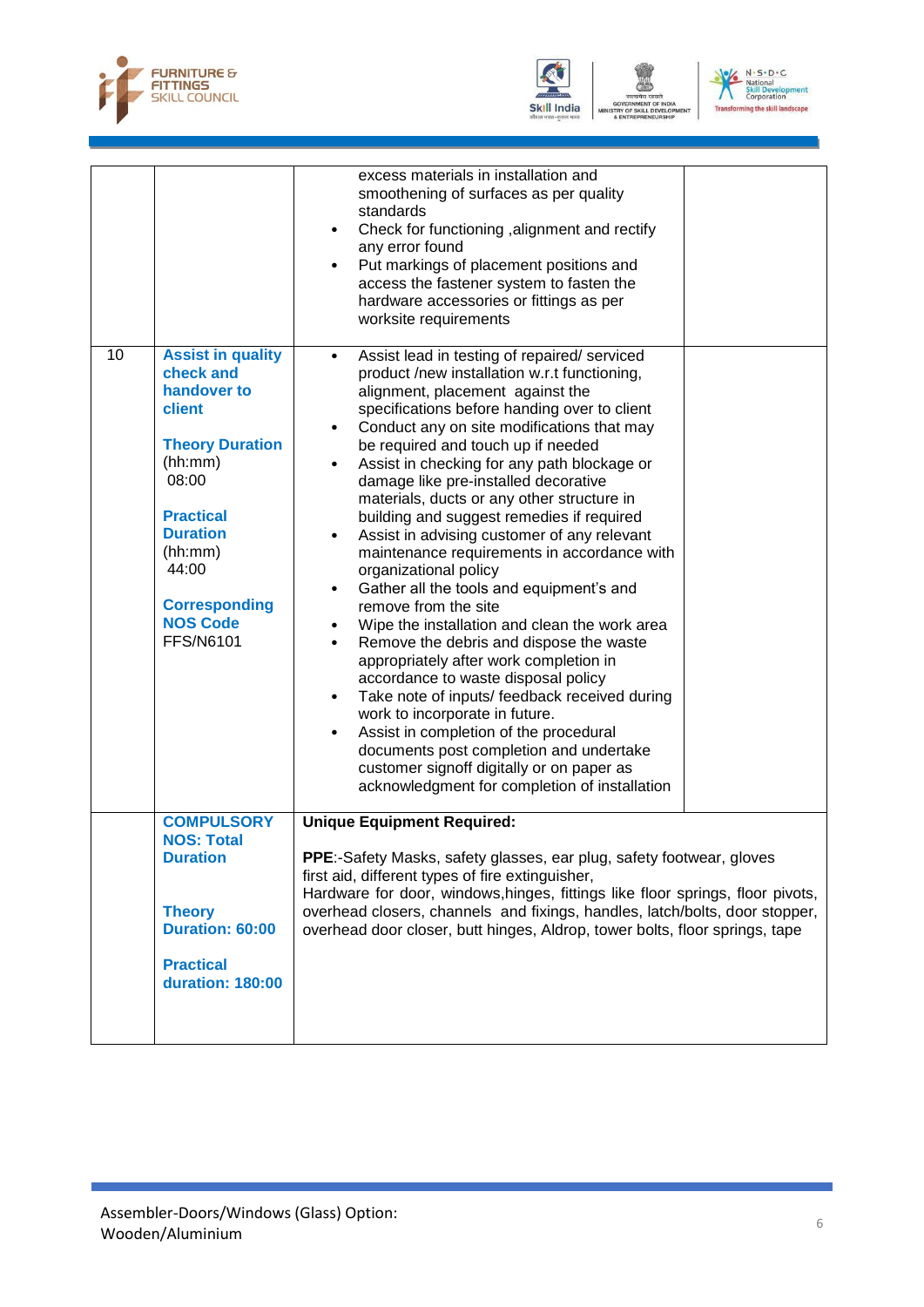





### OPTION (Optional to choose any or all or none)

#### OPTION 1: Wooden/Aluminium

| Sr. No. | <b>Module</b>                                                                                                                                                                                                                                                                        | <b>Key Learning Outcomes</b>                                                                                                                                                                                                                                                                                                                                                                                                                                                                                                                                                                                                                                                                                                                                                                                                                                                                                                                                                                                                                                                                                                                                                                                                                                                                                                                                                                                                                                                                                                                                                                                                                            | <b>Equipment</b><br><b>Required</b>                                                                                                          |
|---------|--------------------------------------------------------------------------------------------------------------------------------------------------------------------------------------------------------------------------------------------------------------------------------------|---------------------------------------------------------------------------------------------------------------------------------------------------------------------------------------------------------------------------------------------------------------------------------------------------------------------------------------------------------------------------------------------------------------------------------------------------------------------------------------------------------------------------------------------------------------------------------------------------------------------------------------------------------------------------------------------------------------------------------------------------------------------------------------------------------------------------------------------------------------------------------------------------------------------------------------------------------------------------------------------------------------------------------------------------------------------------------------------------------------------------------------------------------------------------------------------------------------------------------------------------------------------------------------------------------------------------------------------------------------------------------------------------------------------------------------------------------------------------------------------------------------------------------------------------------------------------------------------------------------------------------------------------------|----------------------------------------------------------------------------------------------------------------------------------------------|
| 1       | <b>Preparatory</b><br>work and on<br><b>site</b><br>assessment<br>before work<br><b>initiation</b><br><b>Theory</b><br><b>Duration</b><br>(hh:mm)<br>08:00<br><b>Practical</b><br><b>Duration</b><br>(hh:mm)<br>56:00<br><b>Corresponding</b><br><b>NOS Code</b><br><b>FFS/N6102</b> | Gather and organize required tools and<br>equipment's, hardware fittings for assembling<br>and installation of fitting<br>Unpack the material /parts as per instructions<br>$\bullet$<br>of lead<br>Assist in checking quality of material arrived at<br>$\bullet$<br>work site as per specification agreed by the<br>client and inform lead for any<br>repair/replacement needed<br>Check the measurement of doors/windows<br>$\bullet$<br>aperture considering the size and material of<br>doors/windows to be installed<br>Assist in carrying out a risk assessment for<br>$\bullet$<br>the installation process and accordingly<br>advise the client of the hazards associated<br>with the work<br>Support in checking for any apparent defects<br>$\bullet$<br>and deficiencies around the structural opening<br>Inform client for repair before the new<br>$\bullet$<br>windows/doors being installed<br>Check for presence of any electrical or<br>$\bullet$<br>specialist items such as television aerials and<br>telephone wires in the aperture. If these items<br>affect the performance of doors/windows<br>suggest different route for them.<br>Check the requirement of sill height and<br>$\bullet$<br>masonry opening for doors/windows and if<br>any legal approval is required and inform<br>seniors/client for necessary action.<br>Clean the work area to ensure hazard free<br>$\bullet$<br>work<br>Assist in requisite documentation as per<br>$\bullet$<br>organization protocol<br>Ensure that the floor guard/ other floor safety<br>$\bullet$<br>material is spread on the floor to prevent<br>damage to the floor/individual | 1XBlackboard,<br>chalk 2 packet,<br>duster 1 pc<br>Drill machine,<br>marking tools,<br>measurement<br>tools, try<br>square, testing<br>tools |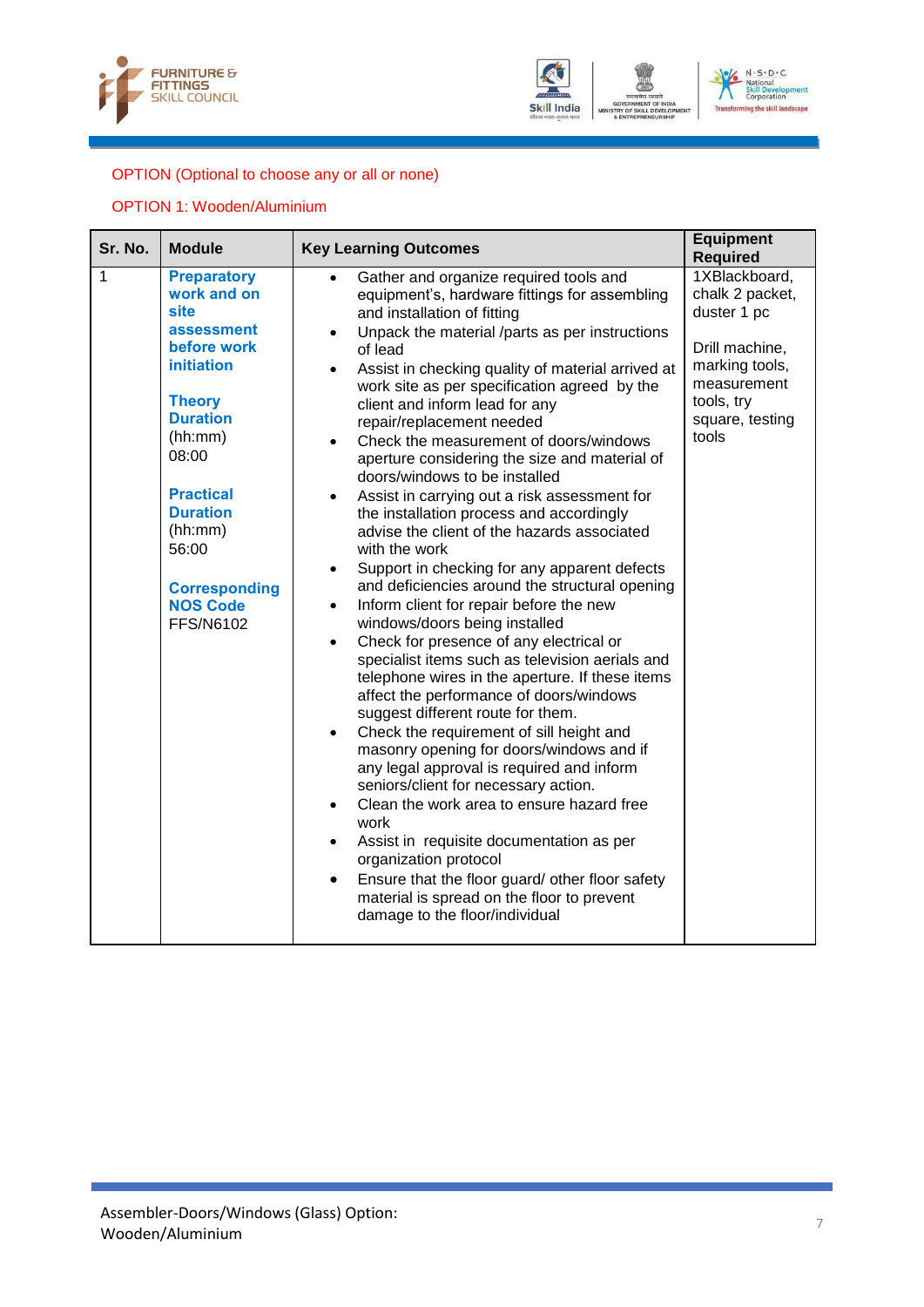



**DF SKILL D** 



| Sr. No.        | <b>Module</b>                                                                                                                                                                                                                                                                                               | <b>Key Learning Outcomes</b>                                                                                                                                                                                                                                                                                                                                                                                                                                                                                                                                                                                                                                                                                                                                                                                                                                                                                                                                                                                                                                                                                                                                                                                                                                                                                                                                                     | <b>Equipment</b><br><b>Required</b>                                                                                                                                                                                                                                                 |
|----------------|-------------------------------------------------------------------------------------------------------------------------------------------------------------------------------------------------------------------------------------------------------------------------------------------------------------|----------------------------------------------------------------------------------------------------------------------------------------------------------------------------------------------------------------------------------------------------------------------------------------------------------------------------------------------------------------------------------------------------------------------------------------------------------------------------------------------------------------------------------------------------------------------------------------------------------------------------------------------------------------------------------------------------------------------------------------------------------------------------------------------------------------------------------------------------------------------------------------------------------------------------------------------------------------------------------------------------------------------------------------------------------------------------------------------------------------------------------------------------------------------------------------------------------------------------------------------------------------------------------------------------------------------------------------------------------------------------------|-------------------------------------------------------------------------------------------------------------------------------------------------------------------------------------------------------------------------------------------------------------------------------------|
| $\overline{2}$ | <b>Assist in</b><br>installing doors<br>/windows<br>(wooden/alumi<br>nium/uPVC)<br>with frame,<br>fittings and<br><b>fixtures</b><br><b>Theory</b><br><b>Duration</b><br>(hh:mm)<br>08:00<br><b>Practical</b><br><b>Duration</b><br>(hh:mm)<br>56:00<br><b>Corresponding</b><br><b>NOS Code</b><br>FFS/6102 | Assist in removal of old windows and door<br>along with other removable architectural<br>fittings with hand and power tools<br>Assist in checking trueness of structure using<br>$\bullet$<br>level and plumb bob tools<br>Recheck the aperture sizes against the survey<br>$\bullet$<br>sizes to avoid damage during installation of<br>windows/doors<br>Take measurements and create markings to<br>assemble different parts of door /window<br>structure before installation<br>Apply adhesives/screws/nails as per<br>requirement for fastening the furniture parts to<br>ensure quality and correct fitting<br>Undertake checks at regular intervals to avoid<br>any errors<br>Undertake markings of placement positions<br>$\bullet$<br>and access the fastener system to fasten the<br>hardware accessories or fittings as per<br>worksite requirements<br>Identify slots for placing/installing and assist in<br>$\bullet$<br>installation of door/windows frame by<br>fastening to surface via appropriate usage of<br>nails/screws<br>Install the door/window into the frame by<br>$\bullet$<br>using appropriate door/window hinges<br>Check for spacing, alignment between the<br>$\bullet$<br>door /window and frame<br>Assist in identifying and applying materials,<br>$\bullet$<br>sealant to fill gaps in surfaces and trim excess<br>materials in installation | Hardware for<br>door, windows,<br>hinges, fittings<br>like floor<br>springs, floor<br>pivots, overhead<br>closers,<br>channels and<br>fixings, handles,<br>latch/bolts, door<br>stopper,<br>overhead door<br>closer, butt<br>hinges, Aldrop,<br>tower bolts, floor<br>springs, tape |
| 3              | <b>Assist in</b><br>quality check<br>and handover<br>to client<br><b>Theory</b><br><b>Duration</b><br>(hh:mm)<br>08:00<br><b>Practical</b><br><b>Duration</b><br>(hh:mm)<br>56:00<br><b>Corresponding</b><br><b>NOS Code</b><br>FFS/6102                                                                    | Ensure to deliver work within the timeframe<br>$\bullet$<br>and in accordance to quality standards<br>Assist lead in testing of repaired/ serviced<br>product /new installation<br>Conduct any on site modifications that may be<br>$\bullet$<br>required<br>Assist in checking for any blockage or<br>damage<br>Assist in advising customer of any relevant<br>$\bullet$<br>maintenance requirements in accordance with<br>worksite requirements.<br>Gather all the tools and equipment's and<br>$\bullet$<br>remove from the site<br>Wipe the installation and clean the work area<br>٠<br>Remove the debris and dispose the waste<br>$\bullet$<br>appropriately after work completion in<br>accordance to waste disposal policy<br>Take note of inputs/ feedback received during<br>$\bullet$<br>work to incorporate in future<br>Assist in completion of the procedural<br>$\bullet$<br>documents post completion and undertake                                                                                                                                                                                                                                                                                                                                                                                                                                              | Hardware for<br>door, windows,<br>hinges, fittings<br>like floor<br>springs, floor<br>pivots, overhead<br>closers.<br>channels and<br>fixings, handles,<br>latch/bolts, door<br>stopper,<br>overhead door<br>closer, butt<br>hinges, Aldrop,<br>tower bolts, floor<br>springs, tape |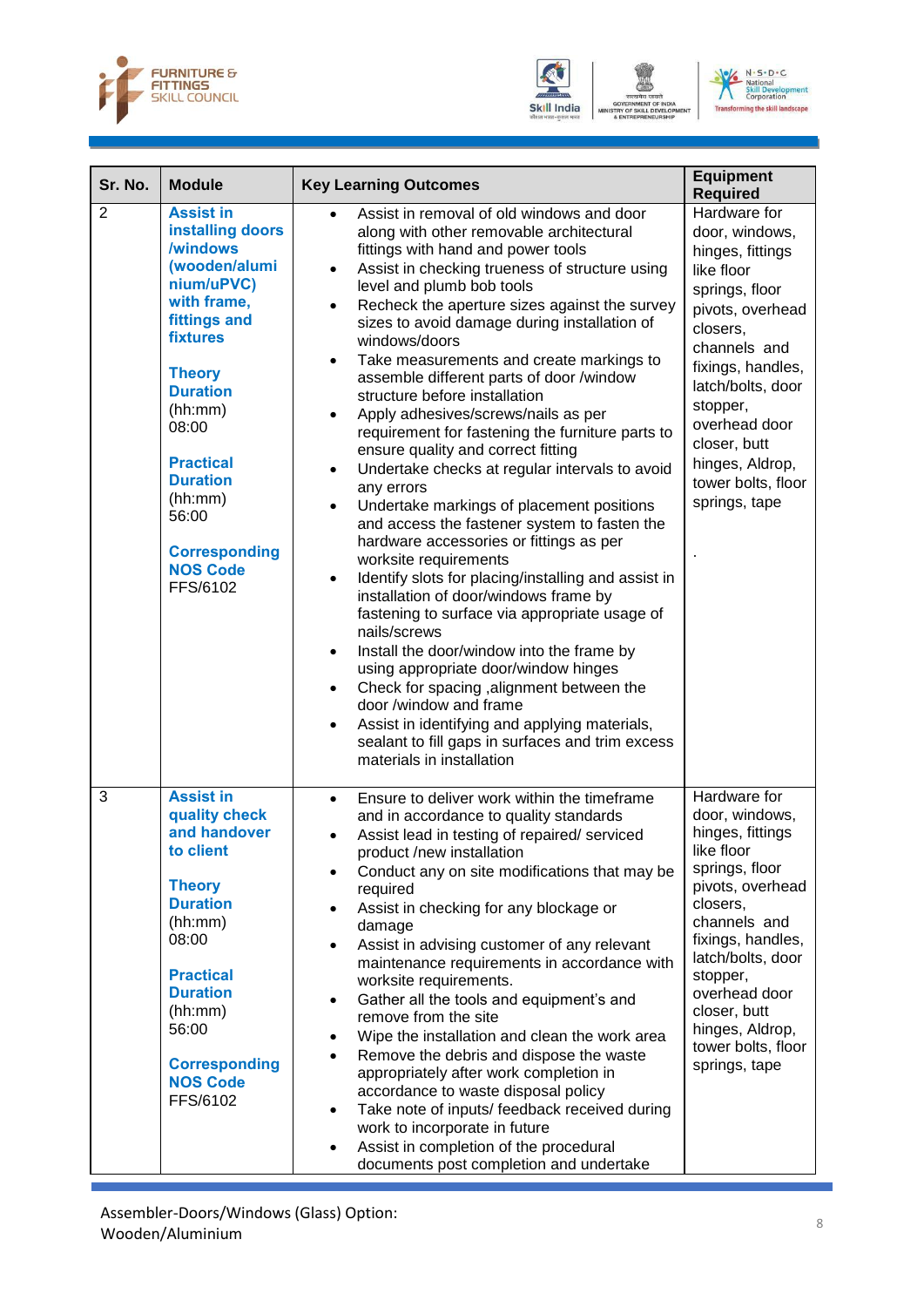





| Sr. No.        | <b>Module</b>                                                                                                 | <b>Key Learning Outcomes</b>                                                                                                                                                                                                                                                                                                                                                           | <b>Equipment</b><br><b>Required</b> |
|----------------|---------------------------------------------------------------------------------------------------------------|----------------------------------------------------------------------------------------------------------------------------------------------------------------------------------------------------------------------------------------------------------------------------------------------------------------------------------------------------------------------------------------|-------------------------------------|
|                |                                                                                                               | customer signoff digitally or on paper as<br>acknowledgment for completion of installation                                                                                                                                                                                                                                                                                             |                                     |
|                | <b>Option 1: Total</b><br><b>Duration</b>                                                                     | <b>Unique Equipment Required:</b><br>1XBlackboard, Chalk 2 Packet, Duster 1 pc<br><b>PPE</b> :-Gloves, earplugs, safety goggles, nose mask, safety helmet, safety                                                                                                                                                                                                                      |                                     |
|                | <b>Theory</b><br><b>Duration</b><br>24:00 hrs                                                                 | shoes<br>hardware for door, windows, hinges, fittings like floor springs, floor pivots,<br>overhead closers, channels and fixings, handles, latch/bolts, door<br>stopper, overhead door closer, butt hinges, Aldrop, tower bolts, floor                                                                                                                                                |                                     |
|                | <b>Practical</b><br><b>Duration</b><br>168:00 hrs                                                             | springs, tape etc.                                                                                                                                                                                                                                                                                                                                                                     |                                     |
|                |                                                                                                               |                                                                                                                                                                                                                                                                                                                                                                                        |                                     |
| Theory: 60 hrs | <b>GRAND Total Duration</b><br><b>Minimum Duration for</b><br>the $QP = 240$ hrs<br><b>Practical: 180 hrs</b> | <b>Unique Equipment Required:</b><br><b>PPE</b> :-Gloves, earplugs, safety goggles, nose mask, safety helmet, safety<br>shoes,<br>hardware for door, windows, hinges, fittings like floor springs, floor pivots,<br>overhead closers, channels and fixings, handles, latch/bolts, door<br>stopper, overhead door closer, butt hinges, Aldrop, tower bolts, floor<br>springs, tape etc. |                                     |
| Theory: 84 hrs | <b>Maximum Duration for</b><br>the $QP = 432$ hrs<br><b>Practical: 348 hrs</b>                                |                                                                                                                                                                                                                                                                                                                                                                                        |                                     |

*(This syllabus/ curriculum has been approved by Furniture & Fittings Skill Council)*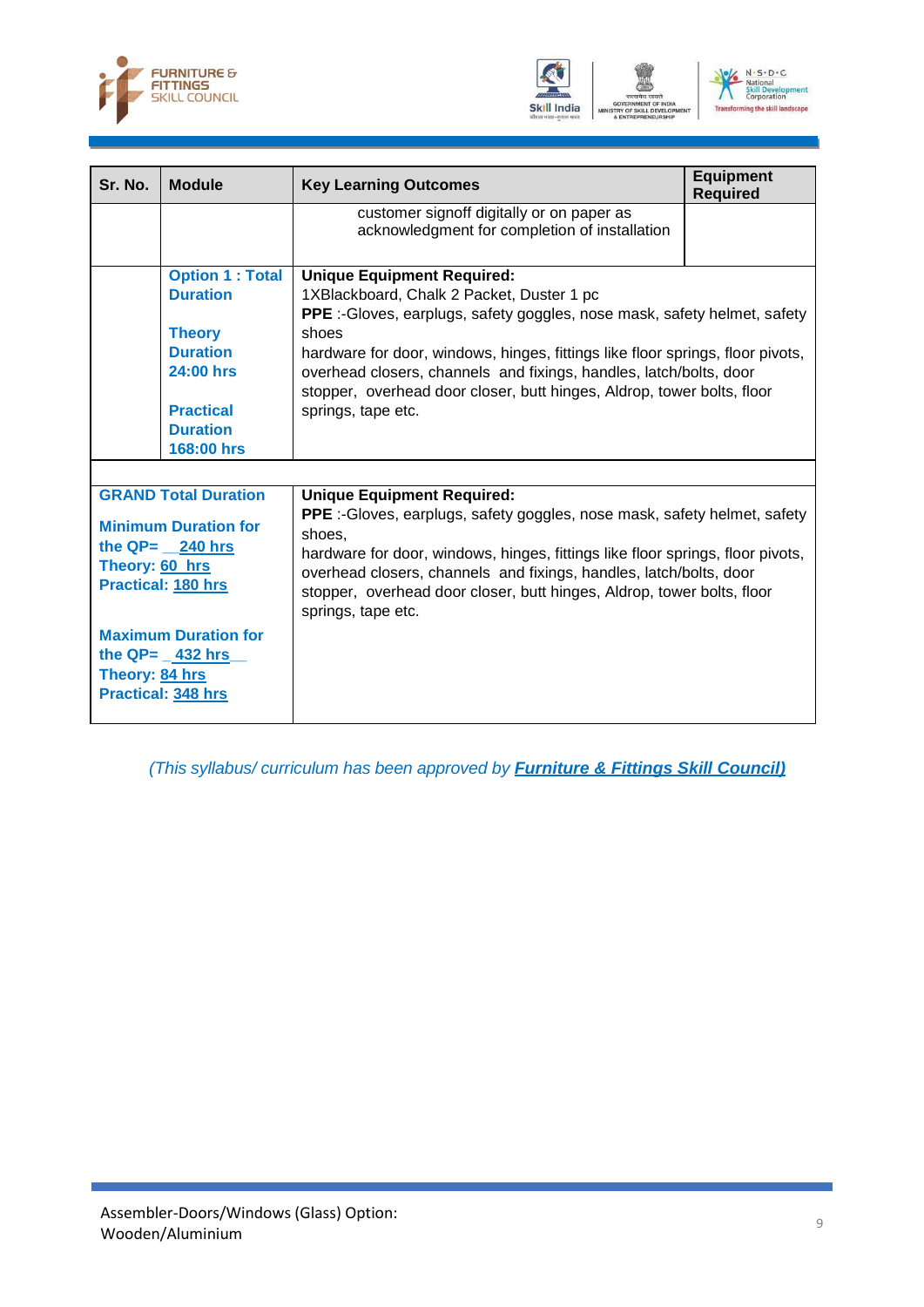



## <span id="page-12-0"></span>**Trainer Prerequisites for Job role: " Assembler-Doors/Windows (Glass) Option: Wooden/Aluminium" mapped to Qualification Pack: "FFS/Q6101"**

| Sr.<br>No.   | Area                                                          | <b>Details</b>                                                                                                                                                                                                                                                                                                                                                                             |
|--------------|---------------------------------------------------------------|--------------------------------------------------------------------------------------------------------------------------------------------------------------------------------------------------------------------------------------------------------------------------------------------------------------------------------------------------------------------------------------------|
| 1            | <b>Description</b>                                            | To deliver accredited training service, mapping to the curriculum detailed<br>above, in accordance with the Qualification Pack "FFS/Q6101".                                                                                                                                                                                                                                                |
| $\mathbf{2}$ | Personal<br><b>Attributes</b>                                 | Aptitude for conducting training, and pre/ post work to ensure competent,<br>employable candidates at the end of the training. Strong communication<br>skills, interpersonal skills, ability to work as part of a team; a passion for<br>quality and for developing others; well-organized and focused, eager to<br>learn and keep oneself updated with the latest in the mentioned field. |
| 3            | <b>Minimum</b><br><b>Educational</b><br><b>Qualifications</b> | Minimum 10th pass<br>Minimum age 25 year                                                                                                                                                                                                                                                                                                                                                   |
| 4a           | Domain<br><b>Certification</b>                                | Certified for Job Role: "Assembler-Doors/Windows (Glass) Option: Wooden/<br>Aluminium" mapped to QP: "FFS/Q6101". Minimum 80% score as per<br>respective SSC guidelines.                                                                                                                                                                                                                   |
| 4b           | <b>Platform</b><br><b>Certification</b>                       | Recommended that the Trainer is certified for the Job Role: "Trainer",<br>mapped to the Qualification Pack: "MEP/Q0102". Minimum accepted score<br>80% as per respective SSC guidelines.                                                                                                                                                                                                   |
| 5            | <b>Experience</b>                                             | Minimum five year site experience in woodworking and modular<br>$\bullet$<br>furniture.<br>Minimum two years of relevant experience<br>$\bullet$                                                                                                                                                                                                                                           |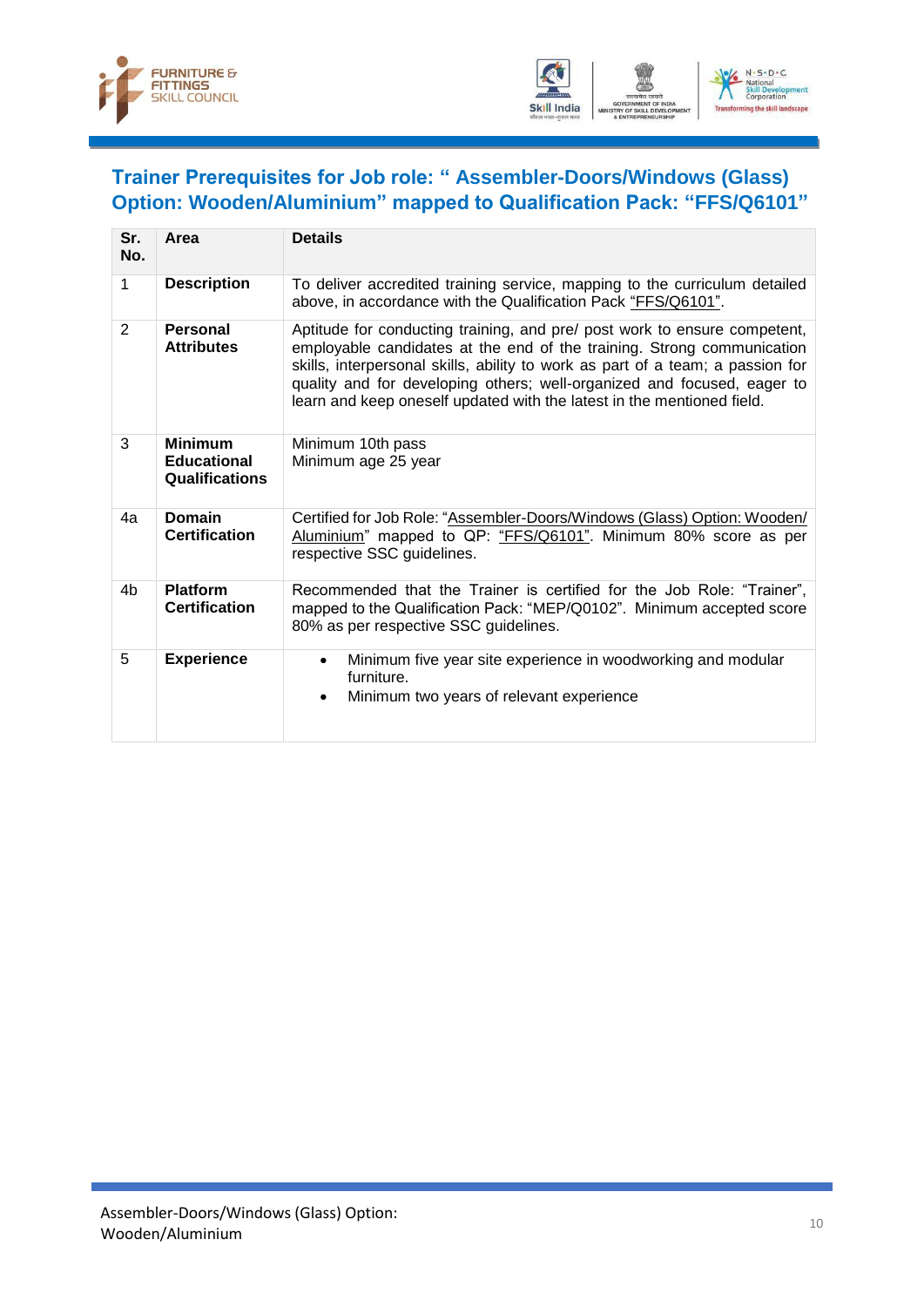



### <span id="page-13-0"></span>**Annexure: Assessment Criteria**

| <b>Job Role</b>             | Assembler- Doors/Windows (Glass) Option: Wooden/Aluminium |
|-----------------------------|-----------------------------------------------------------|
| <b>Qualification Pack</b>   | FFS/Q6101                                                 |
| <b>Sector Skill Council</b> | Furniture & Fittings Skill Council                        |

#### **Guidelines for Assessment**

1. Criteria for assessment for each Qualification Pack will be created by the Sector Skill Council. Each Performance Criteria (PC) will be assigned marks proportional to its importance in NOS. SSC will also lay down proportion of marks for Theory and Skills Practical for each PC

2. The assessment for the theory part will be based on knowledge bank of questions created by the SSC

3. Assessment will be conducted for all compulsory NOS, and where applicable, on the selected elective/option NOS/set of NOS.

4. Individual assessment agencies will create unique question papers for theory part for each candidate at each examination/training centre (as per assessment criteria below)

5. Individual assessment agencies will create unique evaluations for skill practical for every student at each examination/training centre based on this criteria

6. To pass the Qualification Pack , every trainee should score a minimum of 50% in aggregate

7 In case of unsuccessful completion, the trainee may seek reassessment on the Qualification Pack

| Total Marks: 400 +100= 500                                                                         |                   | <b>Compulsory NOS</b>                                                                                                                                                                       |                   | <b>Marks Allocation</b> |                   |                                       |
|----------------------------------------------------------------------------------------------------|-------------------|---------------------------------------------------------------------------------------------------------------------------------------------------------------------------------------------|-------------------|-------------------------|-------------------|---------------------------------------|
| Assessment                                                                                         |                   | <b>Assessment criteria for outcomes</b>                                                                                                                                                     |                   |                         |                   |                                       |
| outcomes                                                                                           |                   |                                                                                                                                                                                             | Tota<br>Mar<br>ks | Out Of                  | <b>The</b><br>ory | <b>Skills</b><br><b>Practic</b><br>al |
| 1FFS/N6101<br>(Assist lead<br>technician in<br>work<br>process -<br>glass doors<br>and<br>windows) | PC1.              | gather and organize required tools and<br>equipment's, hardware fittings for<br>assembling and installation of fitting                                                                      | 100               | 3                       | $\Omega$          | 3                                     |
|                                                                                                    | PC <sub>2</sub> . | unpack the material /parts as per<br>instructions of lead                                                                                                                                   |                   | 3                       | $\Omega$          | 3                                     |
|                                                                                                    | PC3.              | assist in checking quality of material<br>arrived at work site as per specification<br>agreed by the client and inform lead<br>for any repair/replacement needed                            |                   | 5                       | $\Omega$          | 5                                     |
|                                                                                                    | PC4.              | re take measurement of the space/<br>area for fitting of doors, windows<br>against the glass door/window                                                                                    |                   | 4                       | 1                 | 3                                     |
|                                                                                                    | PC5.              | assist in carrying out a risk assessment<br>for the<br>installation<br>process and<br>accordingly advise the client of the<br>hazards associated with the work. (e.g.<br>condition of wall) |                   | 5                       | 1                 | 4                                     |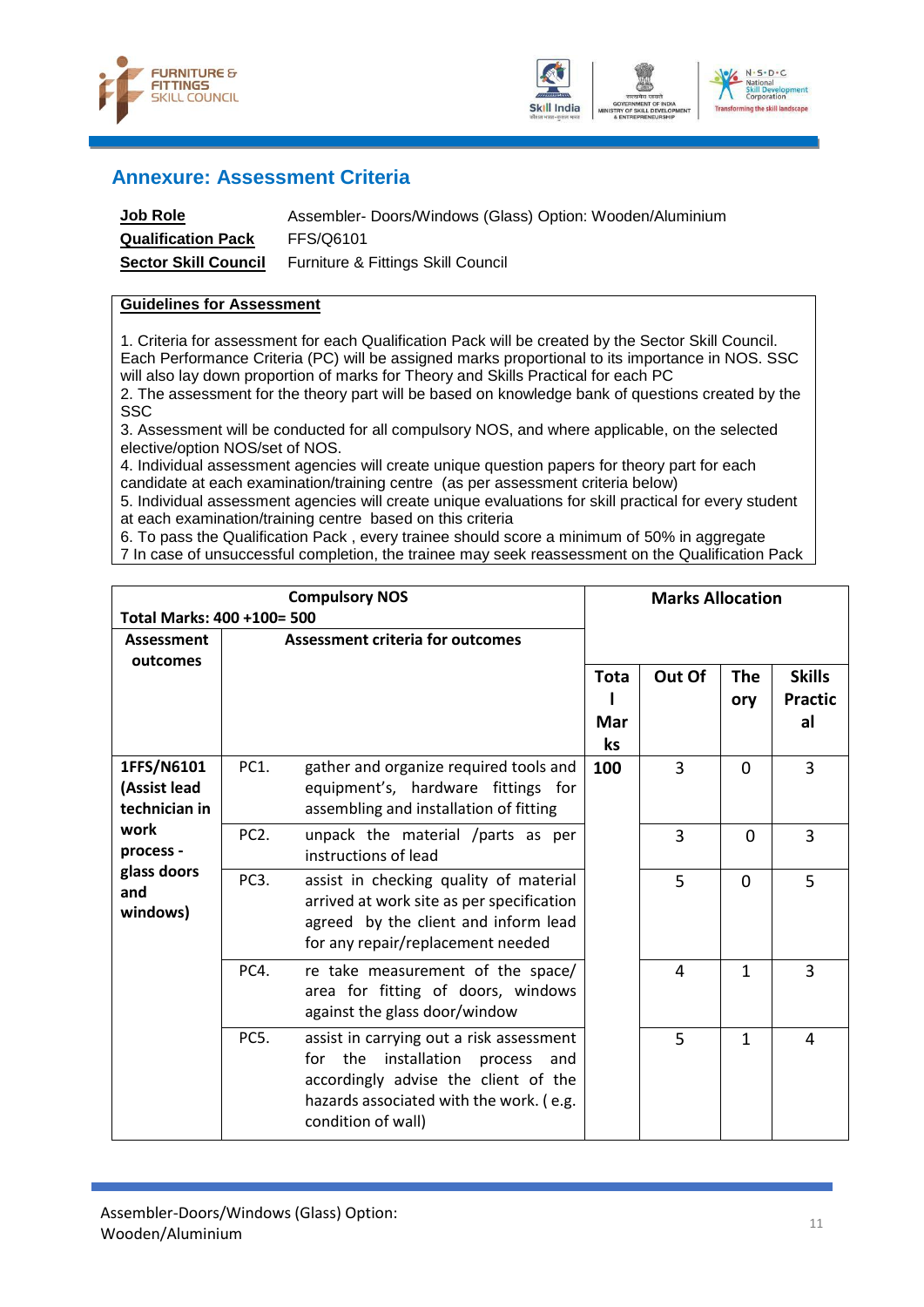



N - S - D - C<br>' National<br>Skill Development<br>Corporation  $U$ ing the skill landscape

|  | PC6.        | support in checking for any apparent<br>defects and deficiencies around the<br>structural opening. Inform client for<br>repair before the new windows/doors<br>being installed.                                                                    | 4              | 0              | 4              |
|--|-------------|----------------------------------------------------------------------------------------------------------------------------------------------------------------------------------------------------------------------------------------------------|----------------|----------------|----------------|
|  | <b>PC7.</b> | check for presence of any electrical or<br>specialist items such as television<br>aerials and telephone wires in the<br>aperture. If these items affect the<br>performance<br>doors/windows<br>of<br>suggest different route for them.             | 3              | $\overline{0}$ | 3              |
|  | PC8.        | clean the work area to ensure hazard<br>free work                                                                                                                                                                                                  | $\overline{3}$ | $\mathbf{1}$   | $\overline{2}$ |
|  | PC9.        | assist in requisite documentation as<br>per organization protocol                                                                                                                                                                                  | 3              | $\mathbf{1}$   | $\overline{2}$ |
|  | PC10.       | ensure that the floor guard/other floor<br>safety material is spread on the floor to<br>prevent damage to the floor/individual<br>and also use safety equipment and<br>personal protection equipment<br>as<br>needed such as gloves, goggles, mask | $\overline{2}$ | $\mathbf 0$    | $\overline{2}$ |
|  | PC11.       | assist in removal of old windows and<br>door along with other removable<br>architectural fittings with hand and<br>power tools for repairing or installing<br>new pieces                                                                           | 4              | 1              | 3              |
|  | PC12.       | assist in checking trueness of structure<br>using level and plumb bob tools                                                                                                                                                                        | 4              | 1              | 3              |
|  | PC13.       | measure materials using appropriate<br>tools and equipment's and mark<br>outlines or pattern on glass for cutting                                                                                                                                  | 4              | $\mathbf{1}$   | 3              |
|  | PC14.       | assist in cutting, grinding or polishing<br>glass, smoothening surfaces with<br>materials or tools as needed in<br>accordance to design and client<br>requirement                                                                                  | 5              | $\mathbf{1}$   | 4              |
|  | PC15.       | place toughened/glazed/plain glass in<br>windows, doors and entrances at the<br>marked location or as per fittings<br>placement                                                                                                                    | 5              | $\mathbf{1}$   | 4              |
|  | PC16.       | assist in identifying and applying<br>materials and sealant to fill gaps in<br>surfaces and trim excess materials in<br>installation<br>and<br>smoothening<br>of<br>surfaces as per quality standards                                              | 4              | $\mathbf{1}$   | 3              |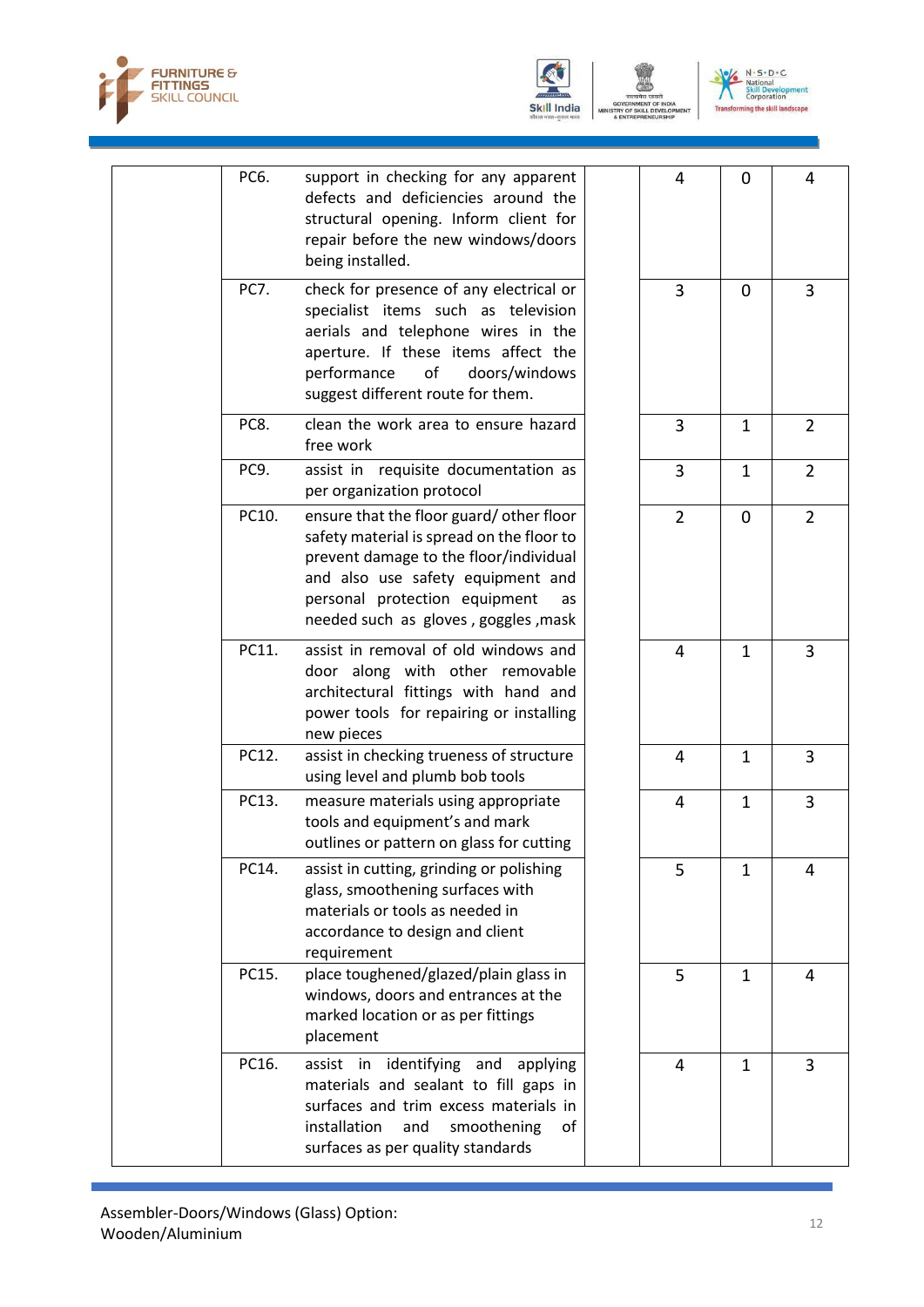





|       |                                                                                                                                                                                                                                                                                                            | 100            | 20           | 80             |
|-------|------------------------------------------------------------------------------------------------------------------------------------------------------------------------------------------------------------------------------------------------------------------------------------------------------------|----------------|--------------|----------------|
| PC27. | assist in completion of the procedural<br>documents post completion and<br>undertake customer signoff digitally or<br>on paper as acknowledgment for<br>completion of installation                                                                                                                         | 3              | $\mathbf{1}$ | $\overline{2}$ |
| PC26. | take note of inputs/ feedback received<br>during work to incorporate in future                                                                                                                                                                                                                             | 3              | $\mathbf{1}$ | $\overline{2}$ |
| PC25. | remove the debris and dispose the<br>appropriately<br>after<br>waste<br>work<br>completion in accordance to waste<br>disposal policy                                                                                                                                                                       | 3              | $\mathbf{1}$ | $\overline{2}$ |
| PC24. | wipe the installation and clean the<br>work area                                                                                                                                                                                                                                                           | 3              | $\mathbf{1}$ | $\overline{2}$ |
| PC23. | gather all the tools and equipment's<br>and remove from the site                                                                                                                                                                                                                                           | 3              | $\mathbf{1}$ | $\overline{2}$ |
| PC22. | assist in advising customer of any<br>relevant maintenance requirements in<br>accordance with organizational policy                                                                                                                                                                                        | 4              | $\mathbf{1}$ | 3              |
| PC21. | assist in checking for any path blockage<br>or damage like pre-installed decorative<br>materials, ducts or any other structure<br>in building and suggest remedies if<br>required                                                                                                                          | 4              | $\mathbf{1}$ | 3              |
| PC20. | conduct any on site modifications that<br>may be required and touch up if<br>needed                                                                                                                                                                                                                        | $\overline{4}$ | $\mathbf{1}$ | 3              |
| PC19. | assist lead in testing of repaired/<br>serviced product /new installation w.r.t<br>functioning, alignment, placement etc.<br>the<br>against<br>specifications<br>before<br>handing over to client                                                                                                          | 5              | $\mathbf{1}$ | 4              |
| PC18. | put markings of placement positions<br>and access the fastener system (e.g.<br>power drills) to fasten the hardware<br>accessories or fittings as per worksite<br>requirements. E.g. Fittings like floor<br>springs, floor pivots, overhead closers,<br>channels and fixings, handles,<br>latch/bolts etc. | 4              | $\mathbf{1}$ | 3              |
| PC17. | check for functioning , alignment etc.<br>and rectify any error found                                                                                                                                                                                                                                      | 3              | $\mathbf{1}$ | $\overline{2}$ |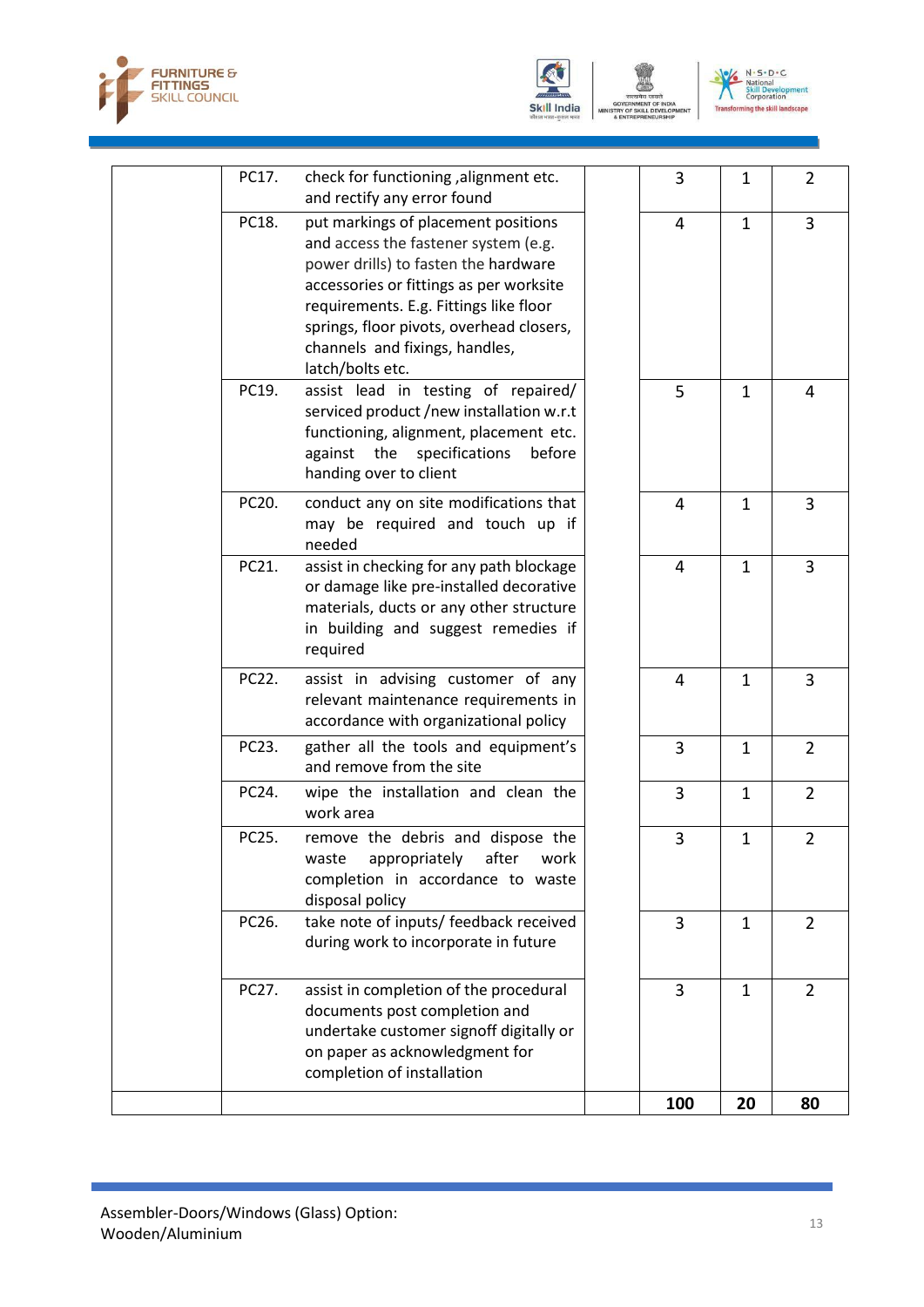





| 2.<br><b>FFS/N8601</b><br><b>Ensure</b><br>health and<br>safety at | PC1.              | work safely at all times, complying<br>with health and safety legislation,<br>regulations and other relevant<br>guidelines                                                                                                                                                                         | 100 | 3              | 2              | 1              |
|--------------------------------------------------------------------|-------------------|----------------------------------------------------------------------------------------------------------------------------------------------------------------------------------------------------------------------------------------------------------------------------------------------------|-----|----------------|----------------|----------------|
| workplace                                                          | PC <sub>2</sub> . | ensure that health and safety<br>instructions applicable to the work<br>place are being followed                                                                                                                                                                                                   |     | 3              | $\mathbf{1}$   | $\overline{2}$ |
|                                                                    | PC3.              | check the worksite for any possible<br>health and safety hazards                                                                                                                                                                                                                                   |     | $\overline{3}$ | $\mathbf{1}$   | $\overline{2}$ |
|                                                                    | PC4.              | follow manufacturers' instructions<br>and job specifications relating to safe<br>use of materials specifically chemicals<br>and power equipment                                                                                                                                                    |     | 3              | $\mathbf{1}$   | $\overline{2}$ |
|                                                                    | PC5.              | ensure safe handling and disposal of<br>waste and debris                                                                                                                                                                                                                                           |     | 3              | $\overline{0}$ | 3              |
|                                                                    | PC6.              | identify and report any hazards and<br>potential risks/ threats to supervisors<br>or other authorized personnel<br>Hazards: sharp edged tools,<br>hazardous surfaces, physical hazards,<br>electrical hazards, health hazards<br>from chemicals and other such toxic<br>material etc.              |     | 3              | $\mathbf{1}$   | $\overline{2}$ |
|                                                                    | <b>PC7.</b>       | undertake first aid activities in case of<br>any accident, if required and asked to<br>do so                                                                                                                                                                                                       |     | $\overline{3}$ | $\overline{0}$ | $\overline{3}$ |
|                                                                    | PC8.              | select and use appropriate personal<br>protective equipment compatible to<br>the work and compliant to relevant<br>occupational health and safety<br>guidelines<br>Personal protective equipment:<br>masks, safety glasses, head<br>protection, ear muffs, safety<br>footwear, gloves, aprons etc. |     | 3              | $\overline{0}$ | 3              |
|                                                                    | PC9.              | maintain correct body posture while<br>standing and working for long hours<br>and carrying heavy materials                                                                                                                                                                                         |     | $\overline{3}$ | $\overline{0}$ | 3              |
|                                                                    | PC10.             | lift, carry or move heavy wooden<br>furniture and accessories from one                                                                                                                                                                                                                             |     | 4              | $\overline{2}$ | $\overline{2}$ |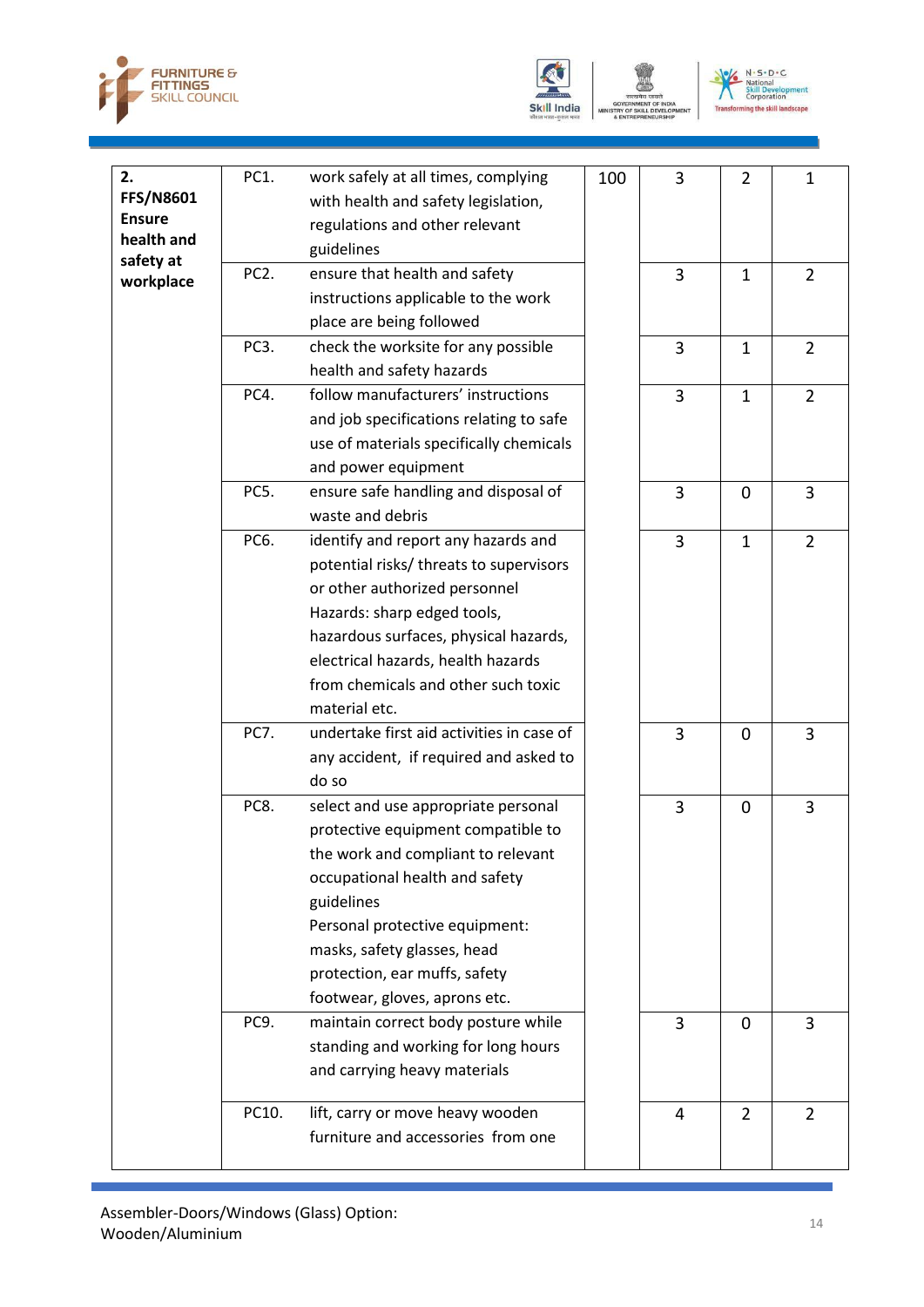





|       | place to another using approved safe<br>working practices                                                                                                           |                |                |   |
|-------|---------------------------------------------------------------------------------------------------------------------------------------------------------------------|----------------|----------------|---|
| PC11. | handle all required tools, machines,<br>materials & equipment safely                                                                                                | 4              | $\overline{2}$ | 2 |
| PC12. | adhere to relevant occupational<br>safety policies while handling sharp<br>tools to make and install furniture and<br>fittings                                      | 3              | $\mathbf{0}$   | 3 |
| PC13. | take safety measures while handling<br>glass, heavy wood, materials,<br>chemicals etc.                                                                              | 3              | $\mathbf{0}$   | 3 |
| PC14. | apply good housekeeping practices at<br>all times Good housekeeping<br>practices: clean/tidy work areas,<br>removal/disposal of waste products,<br>protect surfaces | 3              | $\overline{2}$ | 1 |
| PC15. | report accident/incident report to<br>authorised personal                                                                                                           | 3              | $\mathbf{1}$   | 2 |
| PC16. | perform basic safety checks before<br>operation of all machines, tools and<br>electrical equipment                                                                  | 3              | $\overline{2}$ | 1 |
| PC17. | follow recommended material<br>handling procedure to control<br>damage and personal injury                                                                          | 3              | $\mathbf{1}$   | 2 |
| PC18. | follow safe working practices at all<br>times                                                                                                                       | 3              | $\mathbf{1}$   | 2 |
| PC19. | follow appropriate procedure in case<br>a of fire emergency                                                                                                         | 3              | $\mathbf{1}$   | 2 |
| PC20. | follow electrical safety measures<br>while working with electrically<br>powered tools & equipment                                                                   | 4              | $\overline{2}$ | 2 |
| PC21. | follow agreed work location<br>procedures in the event of an<br>emergency or an accident                                                                            | 3              | $\mathbf{1}$   | 2 |
| PC22. | follow emergency and evacuation<br>procedures in case of accidents, fires,<br>natural calamities                                                                    | 3              | $\mathbf{1}$   | 2 |
| PC23. | check and ensure general health and<br>safety equipment are available at<br>work site                                                                               | $\overline{4}$ | $\mathbf{1}$   | 3 |
|       |                                                                                                                                                                     |                |                |   |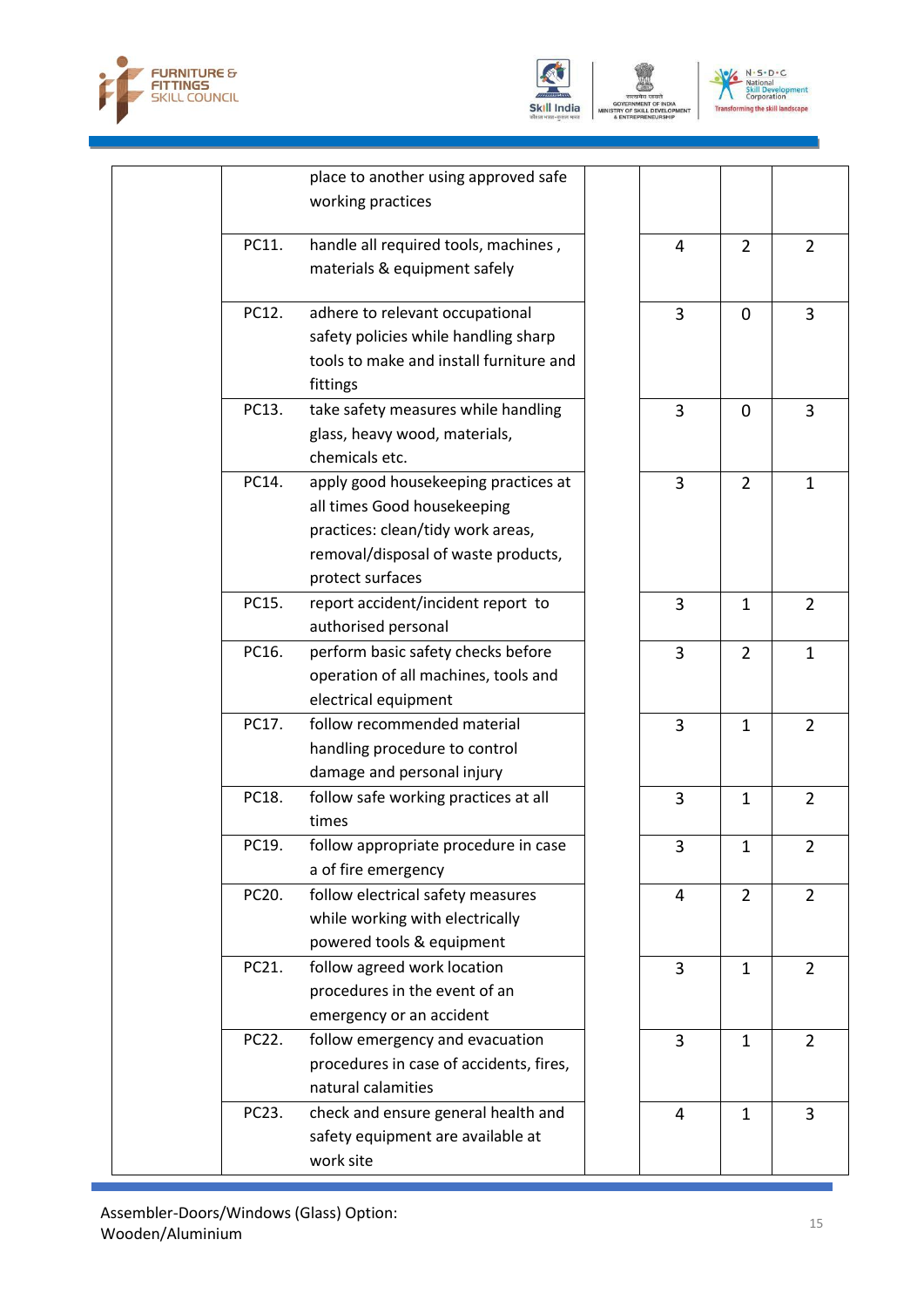



OF SKILL

 $N \cdot 5 \cdot D \cdot C$ <br>
National<br>
Skill Development<br>
Corporation  $\mathcal{V}$ ning the skill landscape

|       | General health and safety equipment:                                             |                |                |                |
|-------|----------------------------------------------------------------------------------|----------------|----------------|----------------|
|       | fire extinguishers; first aid equipment;                                         |                |                |                |
|       | safety instruments and clothing;                                                 |                |                |                |
|       | safety installations (e.g. fire exits,<br>exhaust fans)                          |                |                |                |
| PC24. | comply with restrictions imposed on                                              | 3              | $\mathbf 0$    | 3              |
|       | harmful chemicals inside work area                                               |                |                |                |
|       | during working hours                                                             |                |                |                |
| PC25. | correctly demonstrate rescue                                                     | 3              | $\mathbf 0$    | 3              |
|       | techniques applied during fire hazard                                            |                |                |                |
| PC26. | demonstrate good housekeeping in                                                 | 3              | $\mathbf 0$    | 3              |
|       | order to prevent fire hazards                                                    |                |                |                |
| PC27. | demonstrate the correct use of a fire                                            | 3              | $\overline{2}$ | $\mathbf{1}$   |
|       | extinguisher                                                                     |                |                |                |
| PC28. | demonstrate how to free a person                                                 | 3              | $\mathbf{1}$   | $\overline{2}$ |
|       | from electrocution                                                               |                |                |                |
| PC29. | respond promptly and appropriately                                               | $\overline{3}$ | $\mathbf 0$    | 3              |
|       | to an accident situation or medical                                              |                |                |                |
|       | emergency                                                                        |                |                |                |
| PC30. | participate in emergency procedures                                              | 3              | $\mathbf 0$    | 3              |
|       | Emergency procedures: raising alarm,                                             |                |                |                |
|       | safe/efficient, evacuation, correct                                              |                |                |                |
|       | means of escape, correct assembly                                                |                |                |                |
|       | point, roll call, correct return to work                                         |                |                |                |
| PC31. | use the various appropriate fire                                                 | 3              | $\mathbf{1}$   | $\overline{2}$ |
|       | extinguishers on different types of                                              |                |                |                |
|       | fires correctly                                                                  |                |                |                |
|       | Types of fires: Class A: e.g. ordinary                                           |                |                |                |
|       | solid combustibles, such as wood,                                                |                |                |                |
|       | paper, cloth, plastic, charcoal, etc.;                                           |                |                |                |
|       | Class B: flammable liquids andgases,                                             |                |                |                |
|       | such as gasoline, propane, diesel fuel,                                          |                |                |                |
|       | tar, cooking oil, and similar                                                    |                |                |                |
|       | substances; Class C: e.g. electrical                                             |                |                |                |
|       | equipment such as appliances, wiring,                                            |                |                |                |
|       | breaker panels, etc. These categories<br>of fires become Class A, B, and D fires |                |                |                |
|       | when the electrical equipment that                                               |                |                |                |
|       | initiated the fire is no longer receiving                                        |                |                |                |
|       | electricity); Class D: combustible                                               |                |                |                |
|       | metals such as magnesium, titanium,                                              |                |                |                |
|       | and sodium (These fires burn at                                                  |                |                |                |
|       | extremely high temperatures and                                                  |                |                |                |
|       | require special suppression agents)                                              |                |                |                |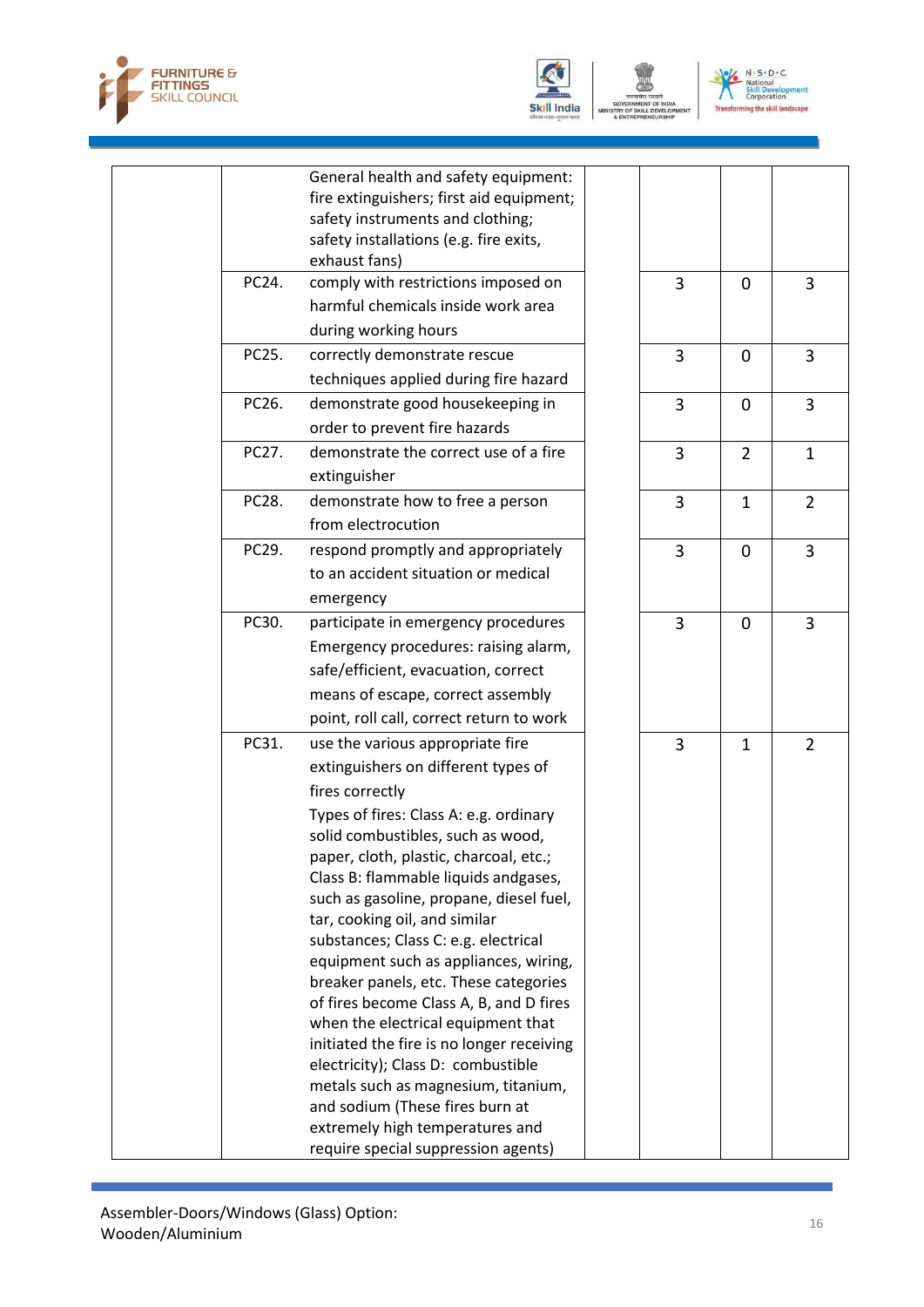





|                  | PC32.             | state methods of accident prevention   |             | 3              | 3  | 0  |
|------------------|-------------------|----------------------------------------|-------------|----------------|----|----|
|                  |                   | in the work environment                |             |                |    |    |
|                  |                   |                                        |             |                |    |    |
|                  |                   | Methods of accident prevention:        |             |                |    |    |
|                  |                   | training in health and safety          |             |                |    |    |
|                  |                   | procedures; using health and safety    |             |                |    |    |
|                  |                   | procedures; use of equipment and       |             |                |    |    |
|                  |                   | working practices (such as safe        |             |                |    |    |
|                  |                   | carrying procedures); safety notices,  |             |                |    |    |
|                  |                   | advice; instruction from colleagues    |             |                |    |    |
|                  |                   | and supervisors                        |             |                |    |    |
|                  |                   |                                        | <b>Tota</b> | 100            | 30 | 70 |
| 3.               | PC1.              | handle materials, machinery,           | 100         | 8              | 4  | 4  |
| <b>FFS/N8501</b> |                   | equipment and tools safely and         |             |                |    |    |
| <b>Maintain</b>  |                   | correctly                              |             |                |    |    |
| work             | PC <sub>2</sub> . | use correct handling procedures        |             | 8              | 4  | 4  |
| area, tools      |                   |                                        |             |                |    |    |
| and              | PC <sub>3</sub> . | use materials to minimize waste        |             | 8              | 4  | 4  |
| machines         |                   |                                        |             |                |    |    |
|                  | PC4.              | prepare and organize work              |             | 8              | 4  | 4  |
|                  |                   |                                        |             |                |    |    |
|                  | PC5.              | maintain a clean and hazard free       |             | 8              | 4  | 4  |
|                  |                   | working area                           |             |                |    |    |
|                  | PC6.              | deal with work interruptions           |             | 8              | 4  | 4  |
|                  |                   |                                        |             |                |    |    |
|                  | <b>PC7.</b>       | maintain tools equipment and           |             | 8              | 4  | 4  |
|                  |                   | consumables                            |             |                |    |    |
|                  |                   |                                        |             |                |    |    |
|                  |                   |                                        |             |                |    |    |
|                  | PC8.              | work in a comfortable position with    |             | 8              | 4  | 4  |
|                  |                   | the correct posture                    |             |                |    |    |
|                  | PC9.              | use cleaning equipment and methods     |             | 8              | 4  | 4  |
|                  |                   | appropriate for the work to be carried |             |                |    |    |
|                  |                   | out                                    |             |                |    |    |
|                  | PC10.             | dispose of waste safely in the         |             | 8              | 5  | 3  |
|                  |                   |                                        |             |                |    |    |
|                  |                   | designated location                    |             |                |    |    |
|                  | PC11.             | store cleaning equipment safely after  |             | $\overline{7}$ | 3  | 4  |
|                  |                   | use                                    |             |                |    |    |
|                  | PC12.             | ensure safe and correct handling of    |             | $\overline{7}$ | 3  | 4  |
|                  |                   | materials, equipment and tools         |             |                |    |    |
|                  |                   |                                        |             |                |    |    |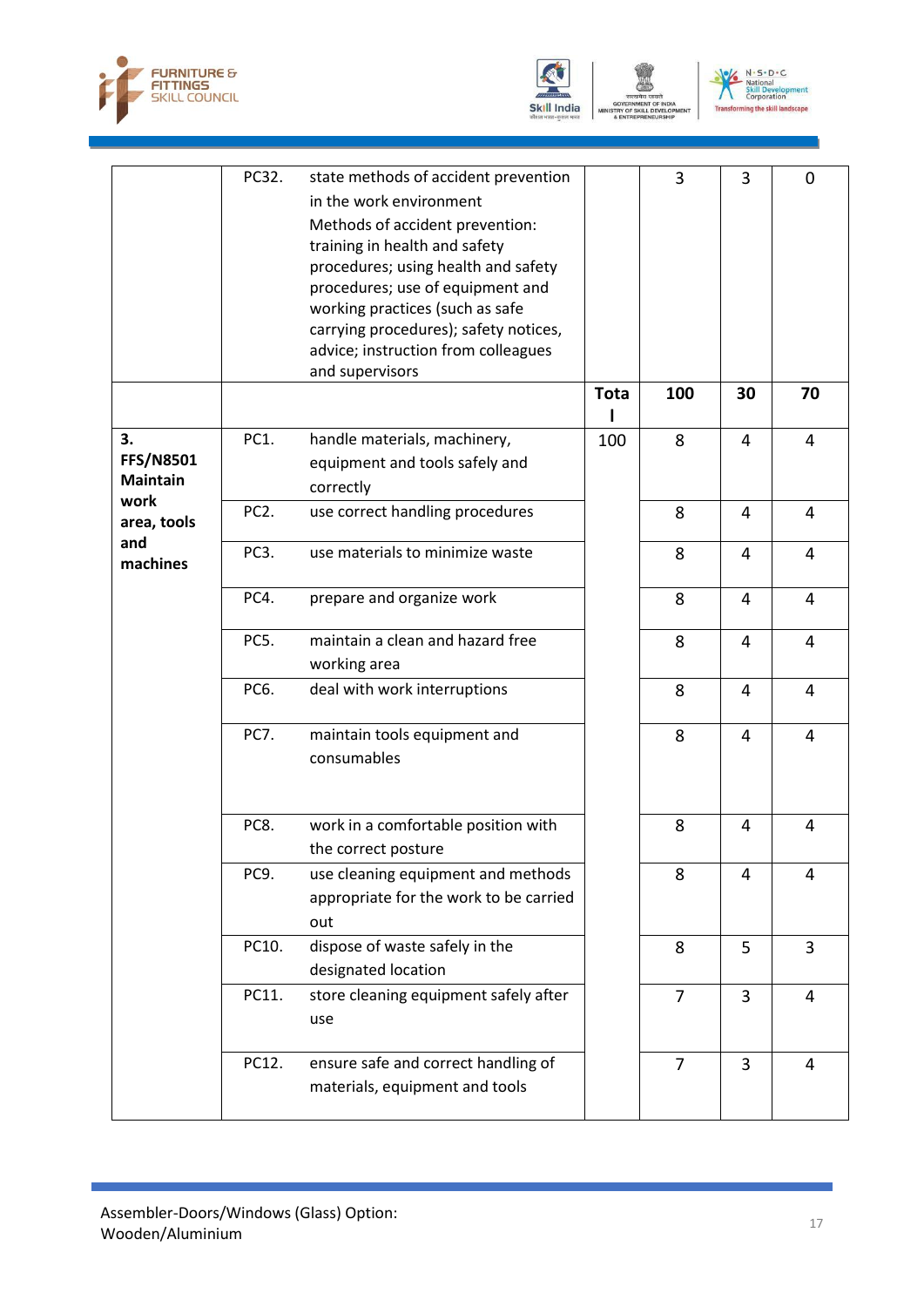





|                                                      | PC13.<br>maintain appropriate environment to<br>protect stock from pilfering, theft,<br>damage and deterioration        |             | 6              | 3              | 3              |
|------------------------------------------------------|-------------------------------------------------------------------------------------------------------------------------|-------------|----------------|----------------|----------------|
|                                                      |                                                                                                                         | <b>Tota</b> | 100            | 50             | 50             |
| 4.<br><b>FFS/N8801</b><br><b>Work</b><br>effectively | PC1. seek assistance from supervisor or any<br>such appropriate authority as and when<br>required                       | 100         | 3              | $\mathbf{1}$   | $\overline{2}$ |
| with others                                          | PC2. ask questions and seek clarifications on<br>work tasks whenever required                                           |             | 3              | 1              | $\overline{2}$ |
|                                                      | PC3. seek and obtain clarifications on policies<br>and procedures, from the supervisor or<br>other authorized personnel |             | 5              | 5              | $\mathbf 0$    |
|                                                      | PC4. identify and report any possible<br>deviations to appropriate authority                                            |             | $\overline{3}$ | $\mathbf{1}$   | $\overline{2}$ |
|                                                      | PC5. address the problems effectively and<br>report if required to immediate<br>supervisor appropriately                |             | 5              | $\overline{2}$ | 3              |
|                                                      | PC6. receive instructions clearly from<br>superiors and respond effectively on the<br>same                              |             | 3              | $\mathbf{1}$   | $\overline{2}$ |
|                                                      | PC7. follow escalation matrix in case of any<br>grievance                                                               |             | 6              | $\overline{4}$ | $\overline{2}$ |
|                                                      | PC8. accurately receive information and<br>instructions from the supervisor related<br>to one's work                    |             | 5              | 3              | $\overline{2}$ |
|                                                      | PC9. coordinate and cooperate with<br>colleagues to achieve work objectives                                             |             | 5              | $\mathbf 0$    | 5              |
|                                                      | PC10. display courteous behaviour at all times                                                                          |             | 5              | $\mathbf 0$    | 5              |
|                                                      | PC11. respond politely to customer queries and<br>other team members                                                    |             | 5              | $\mathbf{1}$   | $\overline{4}$ |
|                                                      | PC12. follow work place dress code                                                                                      |             | 5              | $\mathbf 0$    | 5              |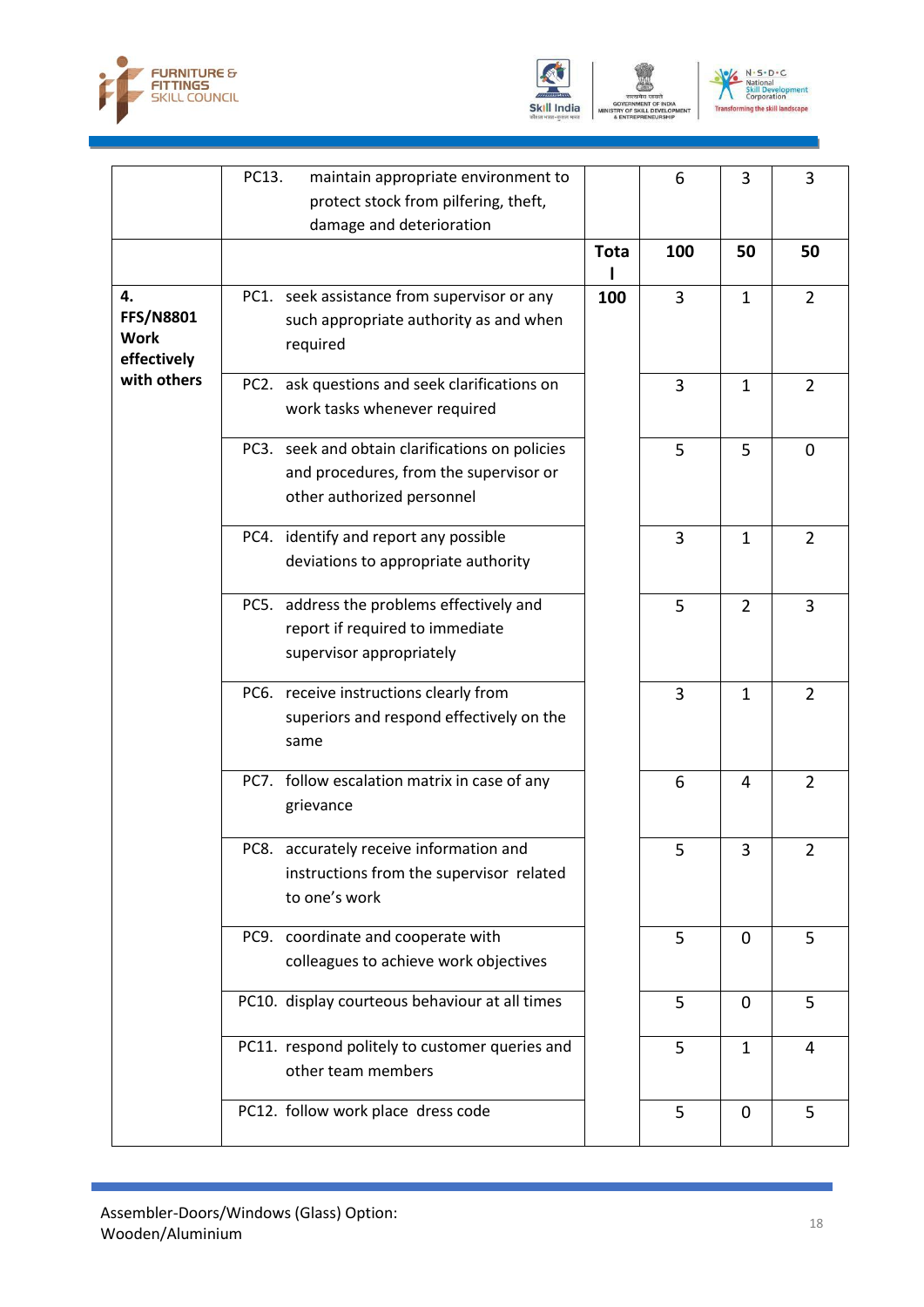





| <b>Assessment</b>         |               | <b>Assessment criteria for outcomes</b>                                                              |                         |     |                |             |
|---------------------------|---------------|------------------------------------------------------------------------------------------------------|-------------------------|-----|----------------|-------------|
| Total Marks: 400+100 =500 |               |                                                                                                      | <b>Marks Allocation</b> |     |                |             |
|                           |               | Optional: FFS/Q6102-Wooden/Aluminium<br><b>Optional NOS</b>                                          |                         |     |                |             |
|                           |               |                                                                                                      |                         |     |                |             |
|                           | honesty, etc. | not gossiping and idling time; eliminating waste,                                                    | Tota                    | 100 | 30             | 70          |
|                           |               | completing tasks as per given time and standards;                                                    |                         |     |                |             |
|                           |               | behaviors at the workplace<br>disciplined behaviors: e.g. punctuality;                               |                         |     |                |             |
|                           |               | PC21. demonstrate responsible and disciplined                                                        |                         | 6   | $\mathbf 0$    | 6           |
|                           |               | PC20. display active listening skills while<br>interacting with others at work                       |                         | 5   | 0              | 5           |
|                           |               | PC19. show respect to other and their work                                                           |                         | 5   | $\overline{0}$ | 5           |
|                           |               | PC18. communicate with others clearly, at a<br>pace and in a manner that helps them to<br>understand |                         | 6   | 3              | 3           |
|                           |               | PC17. work together with co-workers in a<br>synchronized manner                                      |                         | 6   | 0              | 6           |
|                           |               | and whenever required to enhance<br>quality and productivity at work place                           |                         |     |                |             |
|                           |               | PC16. share information with team wherever                                                           |                         | 5   | $\overline{2}$ | 3           |
|                           |               | PC15. follow organizational policies and<br>procedures                                               |                         | 4   | 4              | $\mathbf 0$ |
|                           |               | PC14. adhere to time lines and quality<br>standards                                                  |                         | 5   | $\overline{2}$ | 3           |
|                           |               | PC13. keep work area in a tidy and organized<br>state                                                |                         | 5   | 0              | 5           |

| outcomes |              |                   |    |                |
|----------|--------------|-------------------|----|----------------|
|          | <b>Total</b> | Out Of $\vert$ Th |    | <b>Skills</b>  |
|          | <b>Marks</b> |                   | eo | <b>Practic</b> |
|          |              |                   | rv | al             |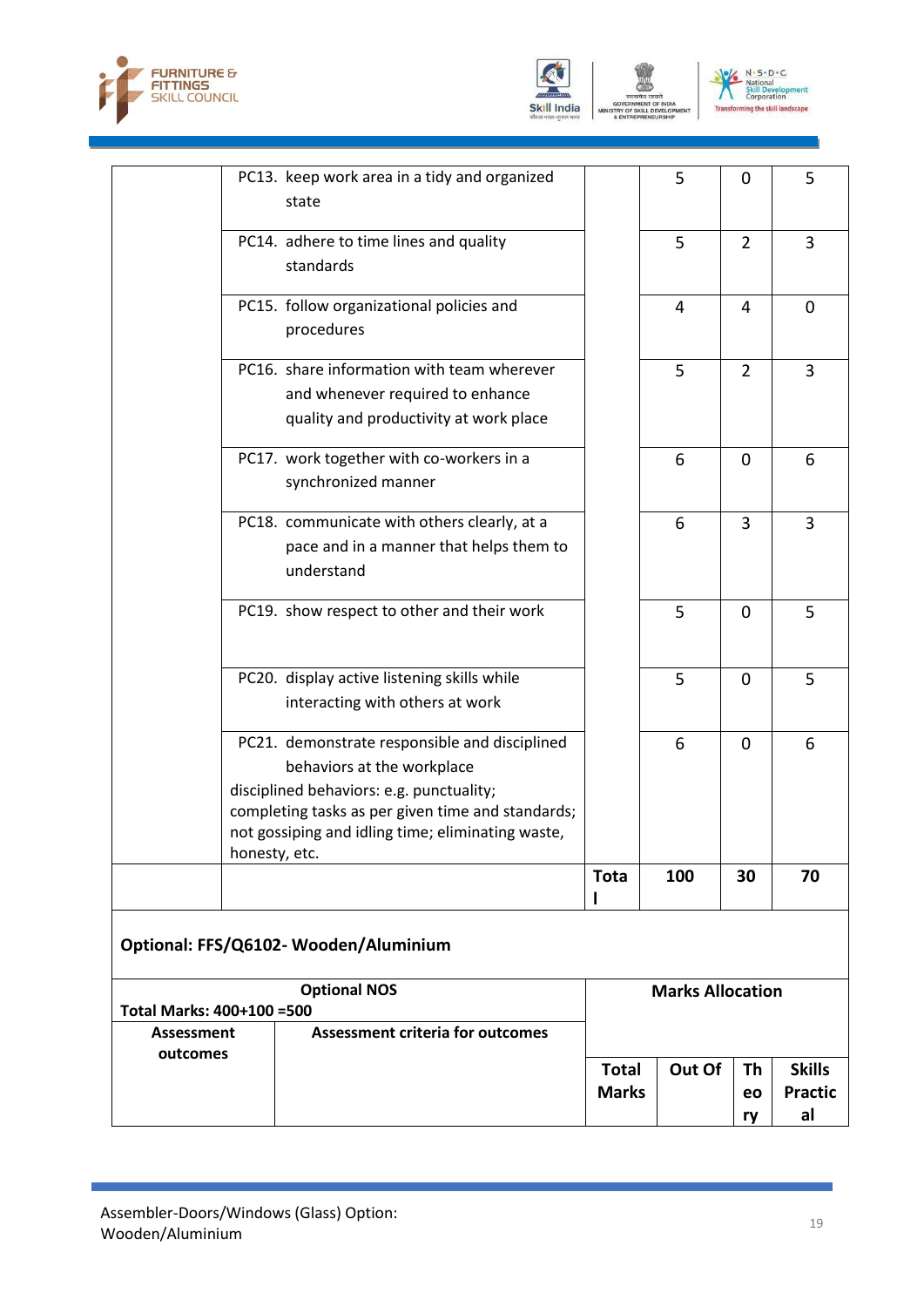





| 1 FFS/N6102 (Assist<br>lead technician in<br>work process-<br>wooden/aluminium | PC1.              | gather and organize required tools<br>and equipment's, hardware fittings<br>for assembling and installation of<br>fitting                                                                                                                                                              | 100 | $\overline{2}$ | 0              | 2              |
|--------------------------------------------------------------------------------|-------------------|----------------------------------------------------------------------------------------------------------------------------------------------------------------------------------------------------------------------------------------------------------------------------------------|-----|----------------|----------------|----------------|
| doors and windows)                                                             | PC <sub>2</sub> . | unpack the material /parts as per<br>instructions of lead                                                                                                                                                                                                                              |     | $\overline{2}$ | $\overline{0}$ | $\overline{2}$ |
|                                                                                | PC3.              | checking<br>quality<br>of<br>assist in<br>material arrived at work site as per<br>specification agreed by the client<br>inform<br>lead<br>and<br>for<br>any<br>repair/replacement needed                                                                                               |     | $\overline{3}$ | $\Omega$       | $\overline{3}$ |
|                                                                                | PC4.              | check<br>the<br>of<br>measurement<br>doors/windows<br>aperture<br>considering the size and material of<br>doors/windows to be installed, if<br>necessary provide suggestions for<br>modification<br>considering<br>expansion/contraction in material<br>under temperature fluctuations |     | 5              | $\mathbf 0$    | 5              |
|                                                                                | PC5.              | carrying out a<br>assist in<br>risk<br>assessment for the installation<br>process and accordingly advise the<br>client of the hazards associated<br>with the work. (e.g. condition of<br>wall)                                                                                         |     | 4              | $\mathbf{1}$   | 3              |
|                                                                                | PC6.              | support in checking for<br>any<br>apparent defects and deficiencies<br>around the structural opening.<br>Inform client for repair before the<br>new windows/doors being installed                                                                                                      |     | 4              | $\mathbf{1}$   | 3              |
|                                                                                | PC7.              | check for presence of any electrical<br>specialist<br>items<br>such<br>or<br>as<br>television aerials and telephone<br>wires in the aperture. If these items<br>the<br>performance<br>affect<br>of<br>doors/windows suggest different<br>route for them.                               |     | 4              | 1              | 3              |
|                                                                                | PC8.              | check the requirement of sill height<br>masonry<br>opening<br>and<br>for<br>doors/windows and if any legal<br>approval is required and inform<br>seniors/client for necessary action                                                                                                   |     | 4              | $\mathbf{1}$   | 3              |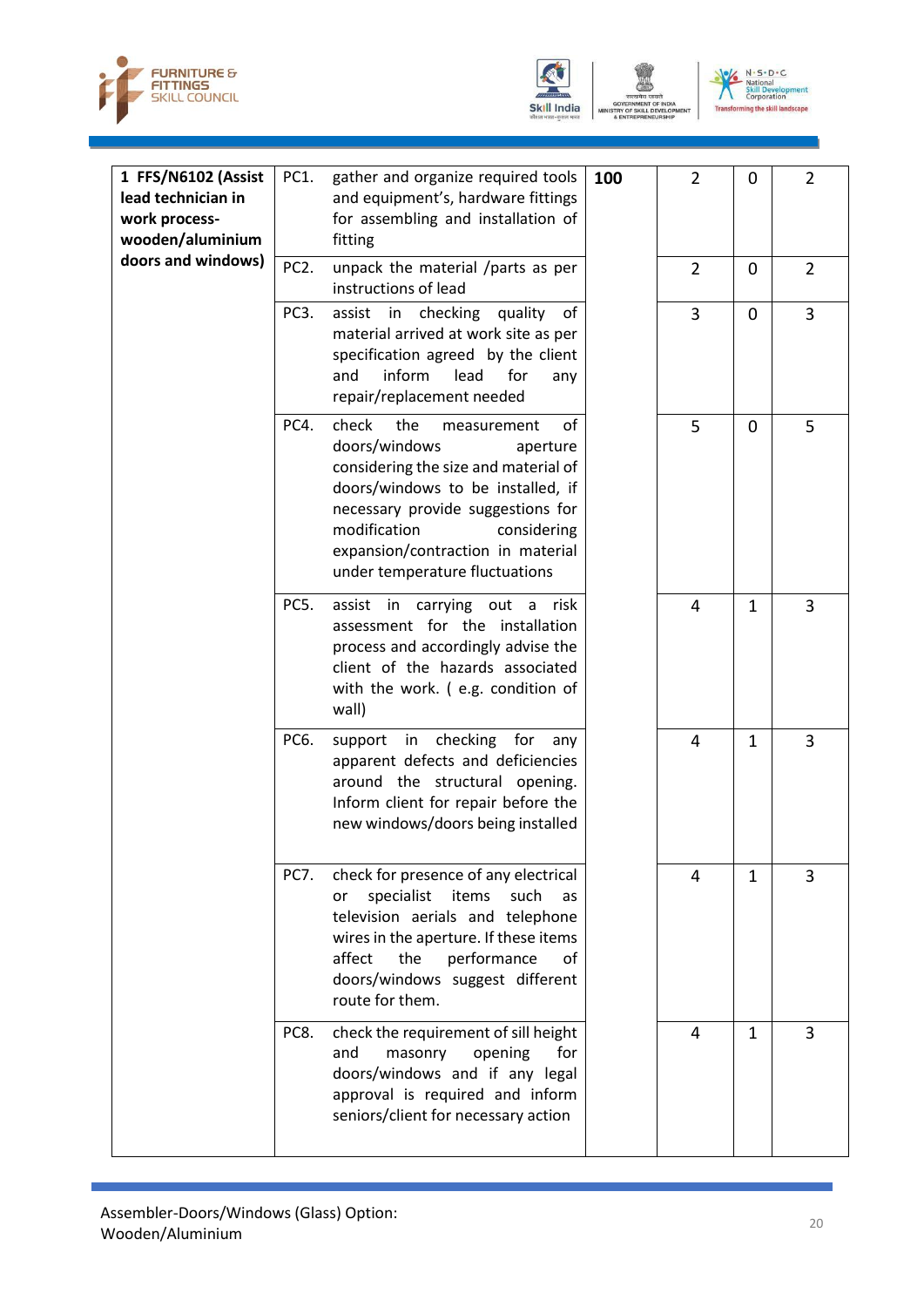





| PC9. | clean the work area to ensure<br>hazard free work                                                                                                                                                                                                        | 2              | 0            | 2              |
|------|----------------------------------------------------------------------------------------------------------------------------------------------------------------------------------------------------------------------------------------------------------|----------------|--------------|----------------|
|      | PC10. assist in requisite documentation<br>as per organization protocol                                                                                                                                                                                  | $\overline{2}$ | 0            | $\overline{2}$ |
|      | PC11. ensure that the floor guard/other<br>floor safety material is spread on<br>the floor to prevent damage to the<br>floor/individual and also use safety<br>equipment and personal protection<br>equipment as needed such as<br>gloves, goggles, mask | $\overline{2}$ | 0            | $\overline{2}$ |
|      | PC12. assist in removal of old windows<br>door along with<br>other<br>and<br>removable architectural fittings<br>with hand and power tools for<br>repairing or installing new pieces.                                                                    | 4              | 1            | 3              |
|      | PC13. assist in checking trueness of<br>structure using level and plumb<br>bob tools and checking condition of<br>walls (strength of wall, plaster, load<br>bearing capacity etc.)                                                                       | 4              | 1            | 3              |
|      | PC14. recheck the aperture sizes against<br>the survey sizes to avoid damage<br>during<br>installation<br>оt<br>windows/doors                                                                                                                            | 3              | 1            | $\overline{2}$ |
|      | PC15. take measurements and create<br>markings to assemble different<br>parts of door /window structure<br>before installation                                                                                                                           | 3              | 1            | $\overline{2}$ |
|      | PC16. apply adhesives/screws/nails as<br>per requirement for fastening the<br>furniture parts to ensure quality<br>and correct fitting.                                                                                                                  | 3              | $\mathbf{1}$ | $\overline{2}$ |
|      | PC17. undertake<br>checks<br>regular<br>at<br>intervals to avoid any errors                                                                                                                                                                              | 2              | 0            | 2              |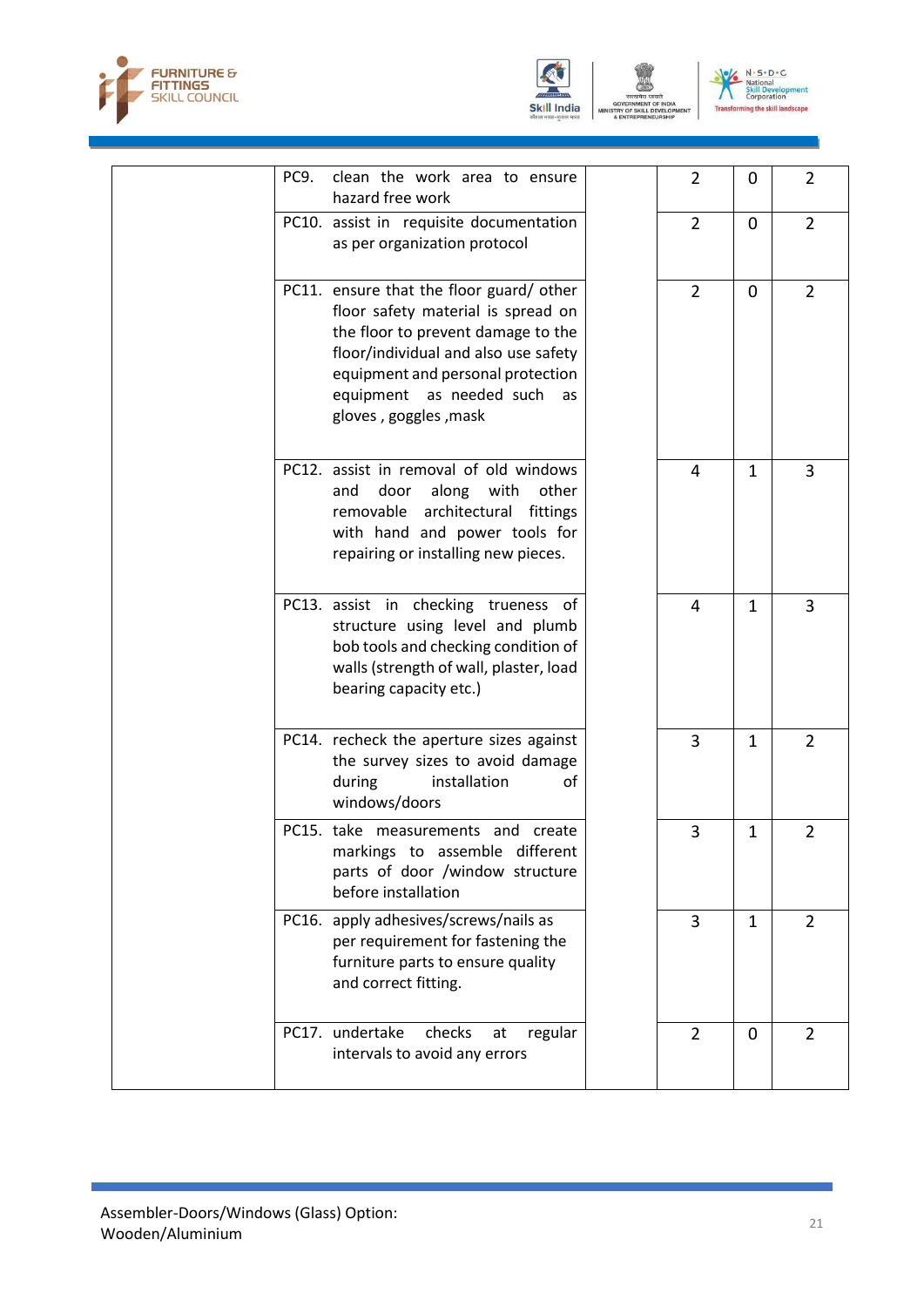





|  | PC18. undertake markings of placement<br>positions and access the fastener<br>system (e.g. power drills) to fasten<br>the hardware accessories or fittings<br>as per worksite requirements. E.g.<br>Fittings like door hinges, floor<br>springs, floor pivots, handles,<br>latch/bolts etc. | 4              | 1            | 3              |
|--|---------------------------------------------------------------------------------------------------------------------------------------------------------------------------------------------------------------------------------------------------------------------------------------------|----------------|--------------|----------------|
|  | PC19. identify slots for placing/installing<br>installation<br>and<br>assist<br>in<br>of<br>door/windows frame by fastening<br>to surface via appropriate usage of<br>nails/screws                                                                                                          | 4              | 1            | 3              |
|  | PC20. install the door/window into the<br>using<br>frame<br>by<br>appropriate<br>door/window hinges and screws to<br>fasten them                                                                                                                                                            | 5              | $\mathbf{1}$ | 4              |
|  | PC21. check for spacing ,alignment<br>between the door /window and<br>frame                                                                                                                                                                                                                 | 3              | $\mathbf{1}$ | 2              |
|  | PC22. assist in identifying and applying<br>materials and sealant to fill gaps in<br>surfaces and trim excess materials<br>in installation and smoothening of<br>surfaces as per quality standards                                                                                          | $\overline{3}$ | $\mathbf{1}$ | $\overline{2}$ |
|  | PC23. ensure to deliver work within the<br>timeframe and in accordance to<br>quality standards                                                                                                                                                                                              | 3              | $\mathbf{1}$ | $\overline{2}$ |
|  | PC24. assist lead in testing of repaired/<br>serviced product /new installation<br>functioning,<br>alignment,<br>w.r.t<br>placement<br>etc.<br>against<br>the<br>specifications before handing over<br>to client                                                                            | 4              | $\mathbf{1}$ | 3              |
|  | PC25. conduct any on site modifications<br>that may be required and touch up<br>if needed                                                                                                                                                                                                   | 3              | 1            | $\overline{2}$ |
|  | PC26. assist in checking for any blockage<br>damage<br>like<br>pre-installed<br>or<br>decorative materials, ducts or any<br>other structure in building and<br>suggest remedies if required.                                                                                                | 4              | $\mathbf{1}$ | 3              |